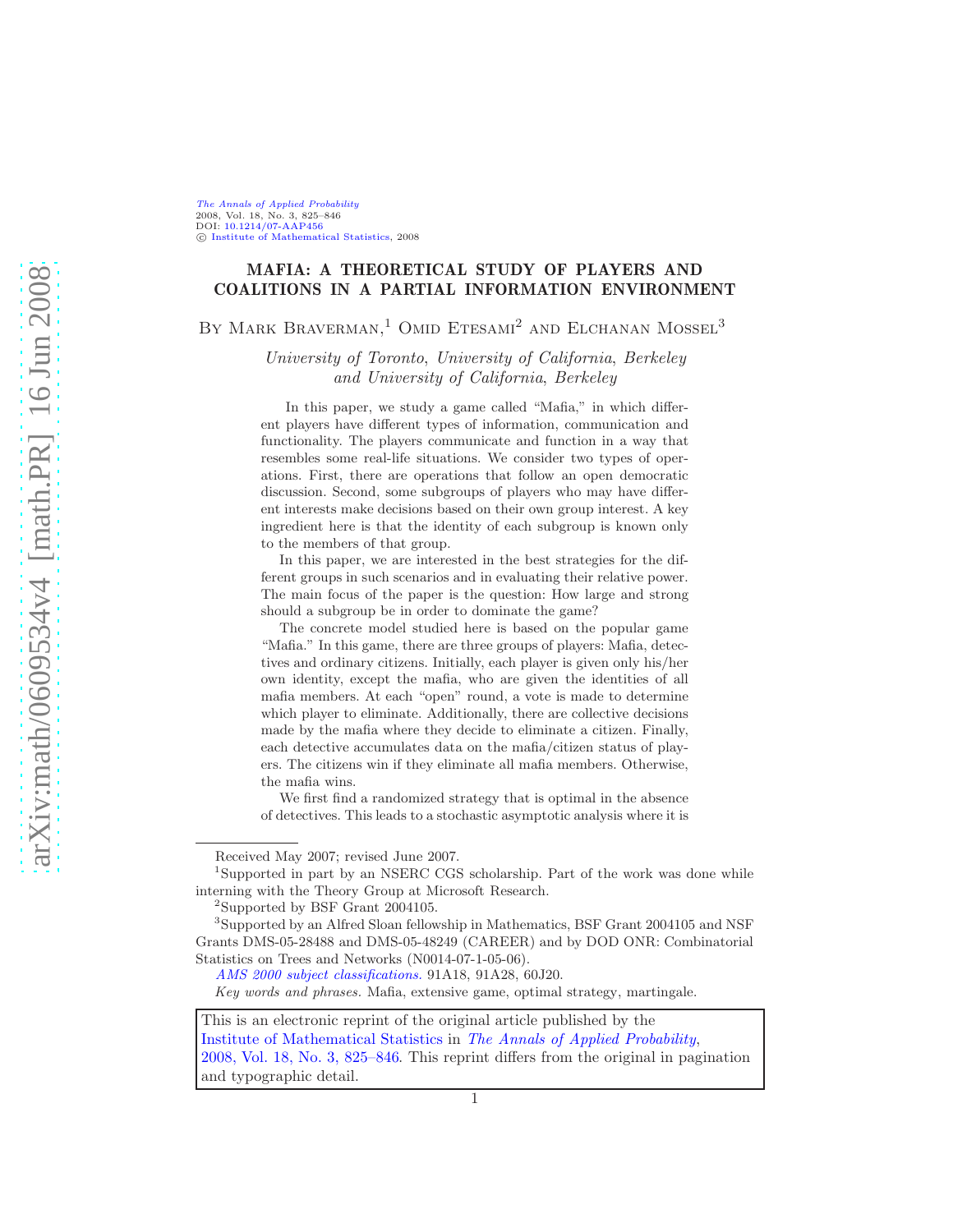shown that the two groups have comparable probabilities of winning exactly when the total population size is  $R$  and the mafia size is of order  $\sqrt{R}$ .

We then show that even a single detective changes the qualitative behavior of the game dramatically. Here, the mafia and citizens have comparable winning probabilities only for a mafia size linear in R. Finally, we provide a summary of simulations complementing the theoretical results obtained in the paper.

### 1. Introduction.

*Motivation*: *quantitative analysis of extensive games.* In many real-life games, different players and coalitions have different information and actions available to them. Familiar examples include: workers, managers and stockholders of a company; students, teachers and management of a school; soldiers, citizens and insurgents in a war; or citizens, the mafia and the police in a certain city.

All of these games share similar features. For example, each player may belong to one or more coalitions. A worker/manager may also be a stockholder. A soldier/insurgent may be a citizen of the city where fighting takes place. And a citizen in a city may be a policeman or a mafia member.

Another common feature is that different groups make decisions in different ways and take actions of different types. In a company, a worker may influence the company's future by his/her direct actions at the company, while as a manager/shareholder, he/she may participate in various types of votes that will determine the future of the company.

The final common feature is the existence of different ways in which different players accumulate information. In particular, in all of the above examples, there is some public information that is available to all, as well as some other types of information that are available only to specific players/coalitions.

*The* "*Mafia*" *game.* A popular game exhibiting these different kinds of interactions is "Mafia," which takes place in an imaginary city. The mafia is trying to destroy this city. The mafia, citizens and detectives all have different information and available actions.

In this paper, we analyze this game with a particular focus on the relative power of the different groups. As we will see, the different players have immensely different powers: for a large population of size  $R$ , a mafia of order  $\sqrt{R}$  already has a reasonable chance of winning—and a larger mafia will surely win.

Interestingly, as soon as there is one detective present, the game becomes fair only when the mafia consists of a linear fraction of the total population.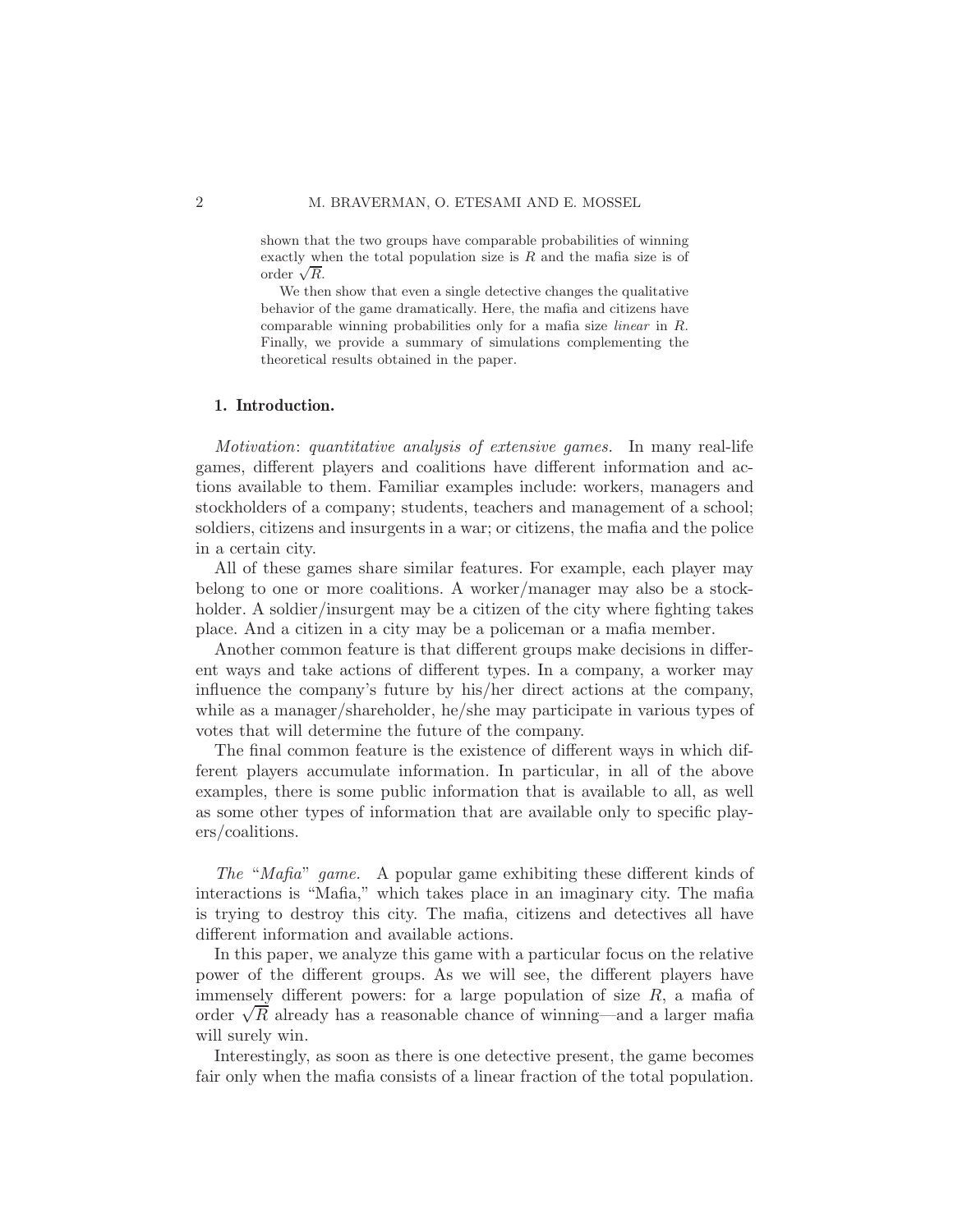The fact that different kinds of information and actions yield a great variation in relative power is clearly true in many other settings. Our investigation here is an initial step toward understanding this phenomenon. In the concluding section, we discuss some more general insights resulting from our analysis.

We note, in particular, that previous research on partial information and group games is mostly concerned with general definitions and abstract results in the context of extensive games. This line of research has not resulted in much quantitative analysis (see, e.g.,  $[3, 4]$  $[3, 4]$ ). Here, we focus on a very restricted setting, but obtain very precise results on the relative power of different groups.

In particular, the following phenomena should be valid in further generality (see also Section [7\)](#page-21-0):

- In cases where there exists a distinguished group of size  $M$  that has complete information and acts at all rounds playing against a group of players of size  $R - M$  with no prior information that acts only at a fraction  $\alpha$ of the rounds, it is expected that the two groups will have comparable winning probabilities if  $M = R^{\alpha}$ .
- As soon as the group of players with no prior information acquires information at a speed comparable with the speed at which actions are taken, for the two groups to have comparable winning probabilities, it is required that  $M$  and  $R$  are of the same order.

*Outline.* The model studied in this paper is defined in Section [2.](#page-2-0) The optimal strategies for the game without detectives are derived in Section [3.](#page-5-0) In Section [4,](#page-6-0) we use martingale arguments in order to show that in the game without detectives, the citizens and mafia have comparable winning probabilities when the mafia is of a size that is of order square root of the size of the total population. In Section [5,](#page-11-0) we analyze the game with detectives and show the dramatic effect of the information collected by the detectives. In Section [6,](#page-19-0) we provide more refined information on the game without detectives using simulation studies. Some general insights and future research directions are discussed in Section [7.](#page-21-0)

<span id="page-2-0"></span>2. Mafia game: definition. We study the following model of the game "Mafia."

# 2.1. *The different groups.*

- There are R players. Each player is a *resident*.
- M of the R players are *mafia members*. A non-mafia-member will be called a *citizen*.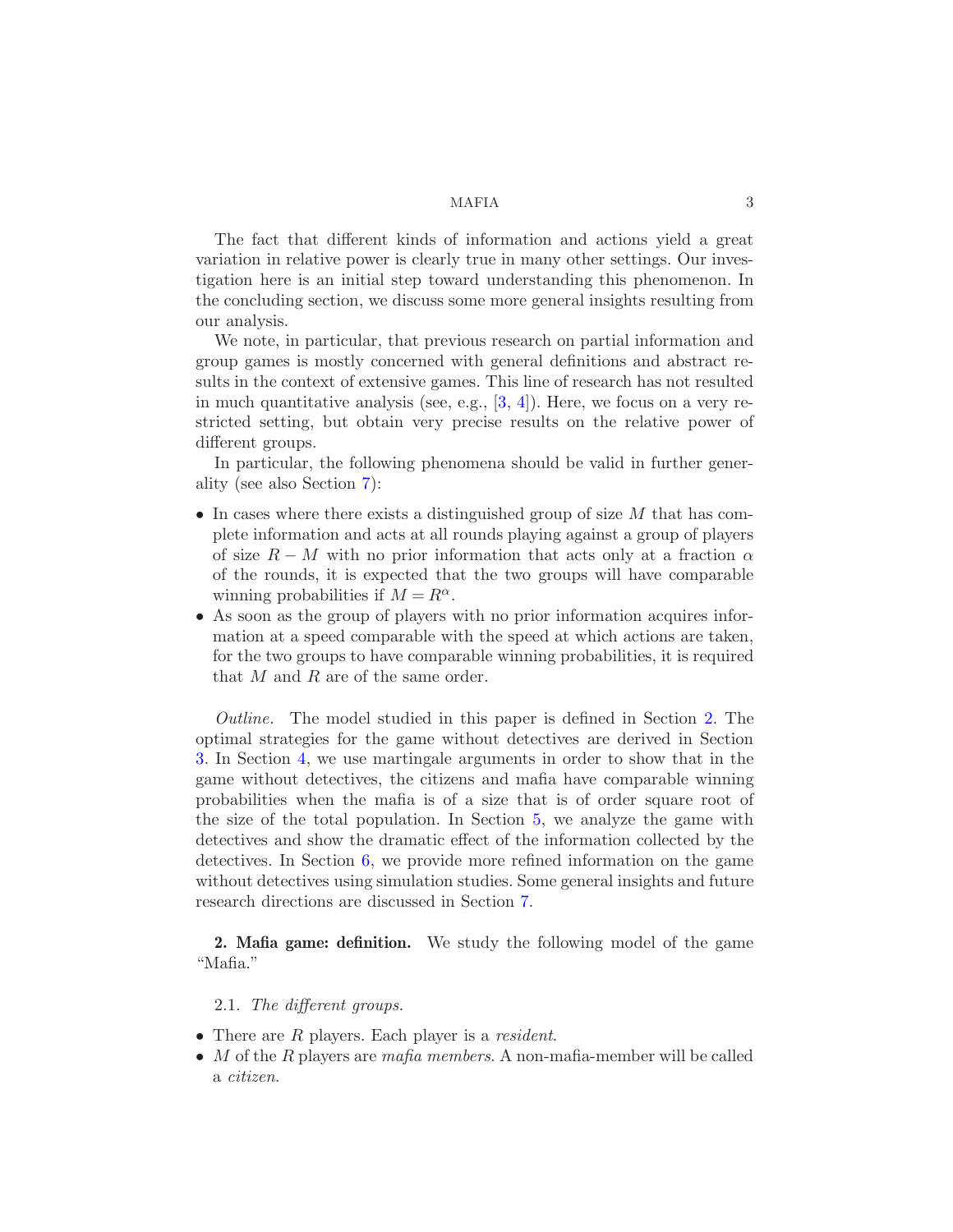#### 4 M. BRAVERMAN, O. ETESAMI AND E. MOSSEL

• D of the R players are *detectives*. The sets of detectives and mafia members are disjoint. In particular,  $M + D \leq R$ . All of the detectives are citizens.

At the beginning of the game, the following information is given to each player.

- Each player is given his/her own identity, that is, he/she is told whether he/she is a mafia member or a citizen and whether he/she is a detective or not.
- Each mafia member is given the identity of all other mafia members.

No other information is given.

2.2. *The different rounds.* The game consists of iterations of the following three rounds until the game terminates.

- Residents: Here, all of the residents pick one player to eliminate by a plurality vote. Thus, each resident is supposed to choose one person he/she wishes to eliminate. The person who receives the most votes is then eliminated and his/her identity is revealed. The vote takes place after a discussion between all residents. In cases of a tie, the identity of the person to be eliminated is chosen uniformly at random from among all players who received the maximal number of votes.
	- Mafia: In this round, the mafia choose a citizen to eliminate. This decision is made without any information leaking to the other players. The only information that becomes publicly available is the identity of the player eliminated and whether he/she was a detective or not.
- Detectives: In this round, each detective queries the mafia/citizen status of one player. This status is then revealed only to the detective. No public information is revealed as a result of this exchange.

Note that after round t, there are  $R_t = R - 2t$  residents. We denote by  $M_t$  the number of mafia members after round t and by  $D_t$  the number of detectives after round t.

2.3. *Objectives*: *termination rules.* The game has two possible outcomes: either the mafia wins or the citizens win.

- The citizens win if all mafia members have been eliminated and there are still citizens alive.
- The mafia wins if all citizens have been eliminated when there are still mafia members alive.

Note that the objectives of the mafia and citizens are group objectives. Single players do not care if they are dead or alive, as long as their group wins.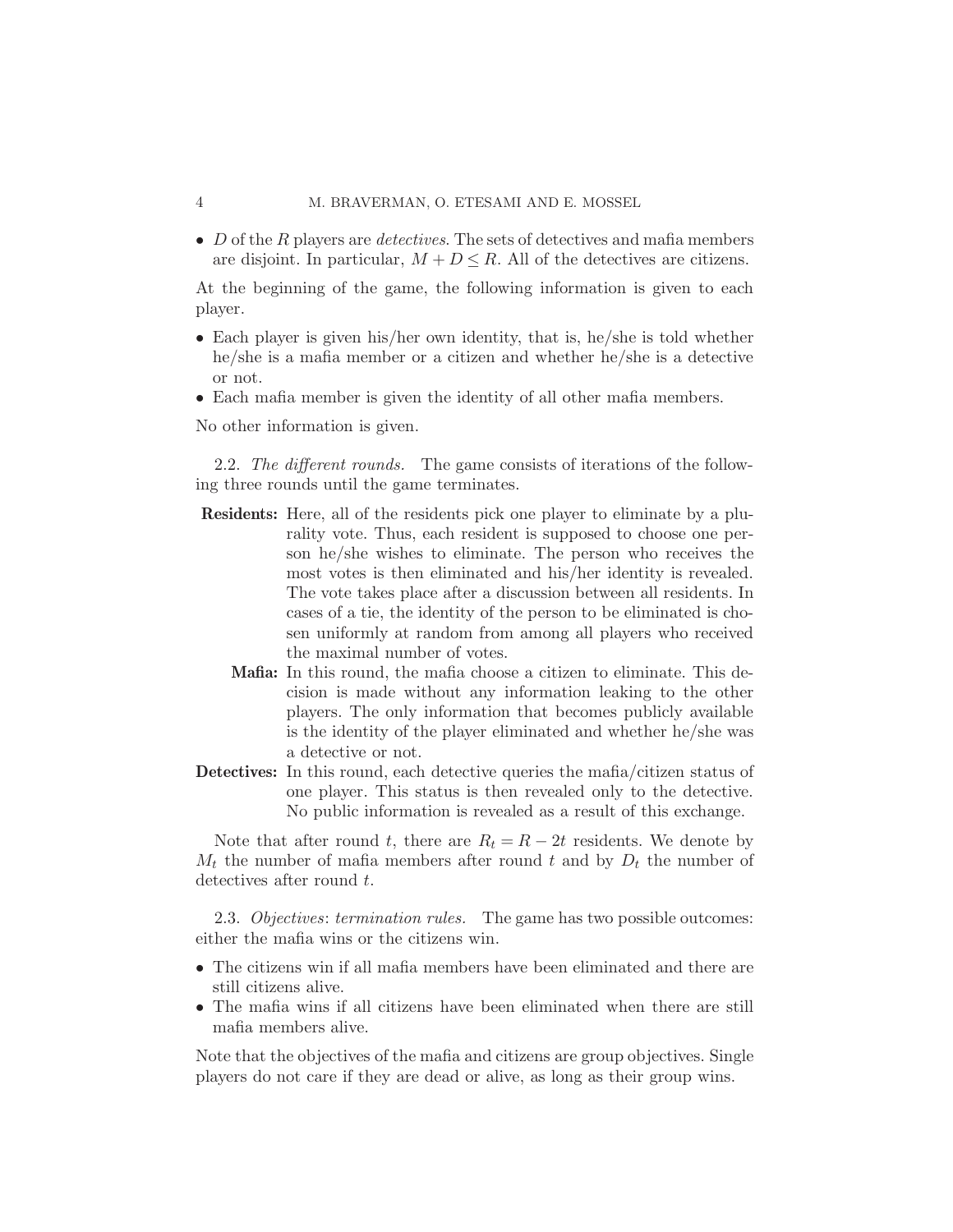2.4. *How do groups decide*? Note that in the Detectives round, each detective makes his/her own choice. We require each detective to return his/her choice in time polynomial in  $R = R_0$  (the initial number of players). However, in the two other rounds, a group makes a decision. We proceed with the formal definition of group decisions.

For the Mafia round, this is easy. Since all mafia members have exactly the same objective and the same information, we may assume that the same rational choice is based on the information that was revealed up to that point. We further require that the mafia choose its victim in time polynomial in R.

<span id="page-4-0"></span>In the Residents round, the situation is more involved. In particular, our analysis requires the following assumption.

Assumption 1. We assume that the citizens have a way of performing the following:

- 1. In the analysis of the game without detectives, we assume that all residents can send a message to all other residents simultaneously. If the game has a trustable moderator, this can be achieved by the moderator collecting messages from all residents and then displaying all messages (if a player does not send a message, the value of her message is 0). It can also be performed by means of a protocol where each player writes his message on a pad and then all pads are displayed simultaneously (again, the value of an undisplayed message is 0). Finally, this can also be implemented using commitment schemes under cryptographic assumptions [\[5](#page-22-2)].
- 2. In the analysis of the game with detectives, we need to assume that residents can vote anonymously. Given a trusted moderator, this can be achieved by a ballot run by the moderator. Otherwise, this can be performed using cryptographic voting schemes [\[1](#page-21-1)]
- 3. In the analysis of the game with detectives, we need to assume that residents can securely exchange messages (where it is only known how many messages were sent and received by each player). Given a trusted moderator, this can be achieved by letting him/her carry the messages. Otherwise, this can be achieved via standard public key techniques.

2.5. *Liveness*: *ensuring the game progresses.* We need to further specify the game's protocol to ensure the *liveness* property. This property is a common requirement in distributed protocols and software reliability and informally says that the game cannot "stall" (see, e.g., [\[6,](#page-22-3) [7\]](#page-22-4)).

By the requirements above, each Detective and Mafia round lasts a polynomial number of steps. We model the "discussion" during the Residents round using communication rounds between the players. We assume that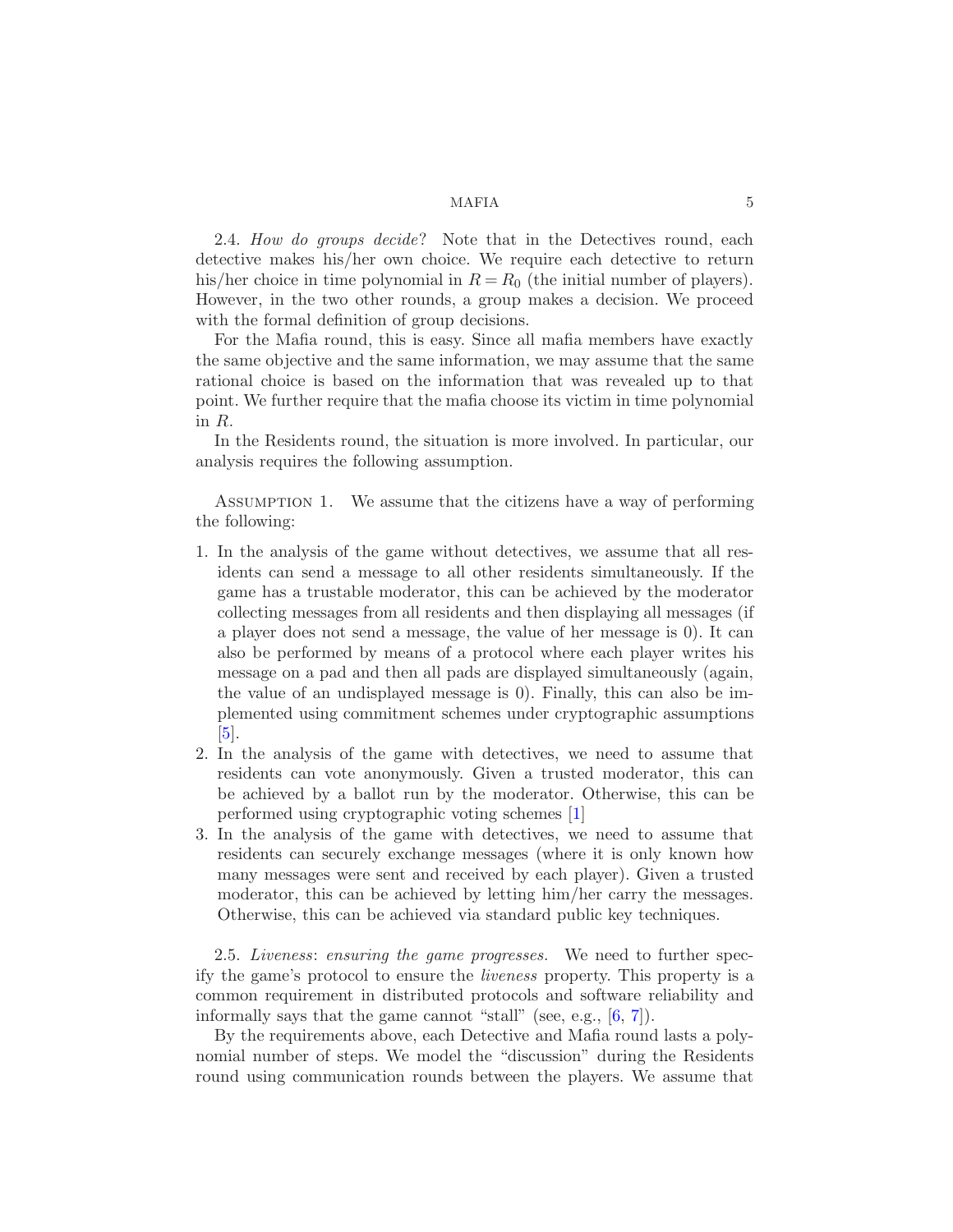there is an order on the players and that in each communication round, each player has an opportunity to communicate openly to everyone and also to send private messages to other players. The length of all messages is polynomial in R.

Under Assumption 1.2 above, we allow the players to conduct an anonymous vote in one communication round. Note that the anonymous vote is not binding by itself and that, ultimately, the player to be eliminated at the end of the round is determined in an open plurality vote.

We further require each Residents round to last a polynomial number of steps. In other words, there is a c such that for each Residents round, a vote is performed after  $p(R) = O(R<sup>c</sup>)$  communication rounds between the players. After  $p(R)$  rounds, each player is *required* to vote openly in a predetermined order on the next player to be eliminated. We further bound the amount of computational steps each player can undertake between the communication rounds by  $O(R^c)$ .

The conditions above ensure that each Residents round takes at most  $O(R^{2c})$  steps and that the entire game terminates in polynomial time. In practice, the protocols analyzed here satisfy the requirement above as they only require a constant number of communication rounds with a linear amount of computation (with an overhead added depending on the cryptographic protocols used). The protocols rely on analyzing and controlling the flow of information, rather than on complicated communication schemes.

<span id="page-5-0"></span>3. The game without detectives: optimal strategies. In this section, we demonstrate that the game without detectives has a simple optimal strategy for both sides.

3.1. *Citizens*' *optimal strategy.* The citizens' strategy is designed in such away that if all citizens follow it then they have a high probability of winning the game. More specifically, this strategy guarantees that a random player will be eliminated as long as there is a majority of citizens. The strategy is defined as follows.

- On day t, each resident  $1 \leq s \leq R_t$  picks a random integer  $n(s)$  between 0 and  $R_t - 1$ . The residents announce their number simultaneously. Recall that the residents can announce their numbers simultaneously by Assumption [1.](#page-4-0)
- Let  $n = 1 + (\sum n(s) \mod R_t)$ . All residents are supposed to vote to eliminate player number n.

3.2. *Properties of citizens*' *strategy.* Note that following this strategy will result in eliminating a random player as long as the citizens form a majority. This follows since the number  $n$  has the uniform distribution as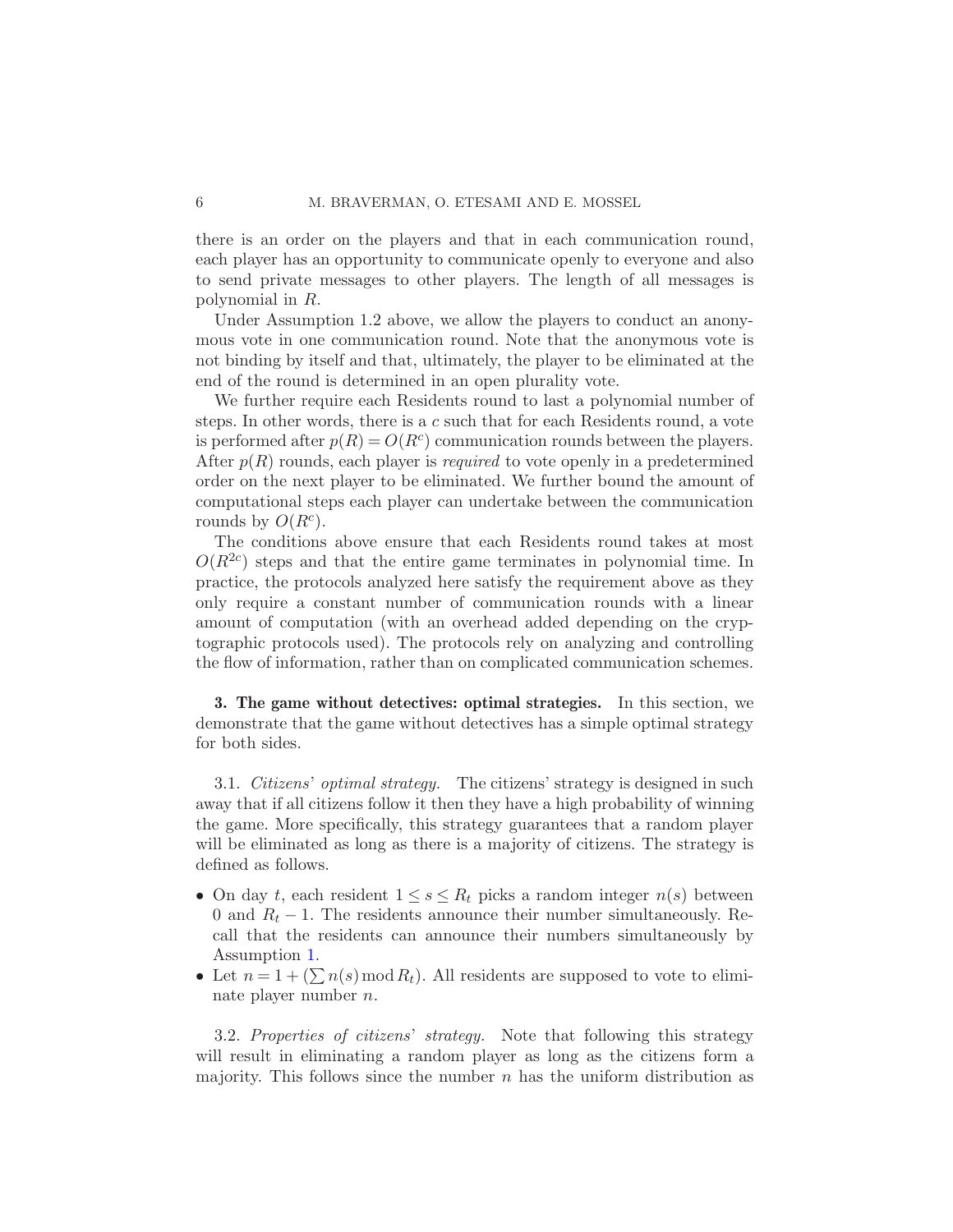long as there is at least one citizen and since, when there is a majority of citizens, the vote will result in the elimination of player number  $n$ .

Note, furthermore, that the above protocol relies on the assumption that the players can announce their numbers at the same time before they may observe other players' announced numbers since, otherwise, the mafia may vote for a number such that the sum corresponds to a citizen.

### Claim 1. *The strategy above is optimal for the citizens.*

This claim follows since, for every possible strategy for the citizens, all mafia members may follow this strategy, pretending to be citizens, until the mafia has achieved a majority. Note that by doing so, in each Residents round, a random resident will be eliminated, as in the strategy above. Once the mafia has achieved a majority, it will win, regardless of the citizens' strategy.

# 3.3. *Mafia*'*s optimal response.*

Claim 2. *Any strategy for the mafia where all mafia vote to eliminate resident number* n *that has been selected during the Residents round is an optimal response to the citizens*' *strategy.*

The second claim follows since as long as the citizens have the majority, the actions of the mafia are irrelevant. Moreover, once the mafia have a majority and they eliminate a citizen at each round, the mafia will win the game.

<span id="page-6-0"></span>4. The game without detectives: stochastic analysis. Given the optimal strategies described above, the analysis of the game with detectives reduces to the analysis of the following stochastic process. Suppose that after round t, there are  $R_t$  residents, of which  $M_t$  are mafia members. Note that at the Residents round, a mafia member is eliminated with probability  $M_t/R_t$  and that at the Mafia round, no mafia members are eliminated.

DEFINITION 1. Let  $w(R,M)$  denote the probability that the mafia wins the game without detectives when initially there are  $M$  mafia members among the R residents and the citizens play according to their optimal strategy.

<span id="page-6-1"></span>The following theorem roughly states that when there are no detectives, the mafia and citizens have comparable chances to win when the mafia size M is of order  $\sqrt{R}$ . Moreover, if M is a large multiple of  $\sqrt{R}$ , then the chance that the mafia wins is close to 1 and if it is a small multiple of  $\sqrt{R}$ , then the chance that the mafia wins is close to 0.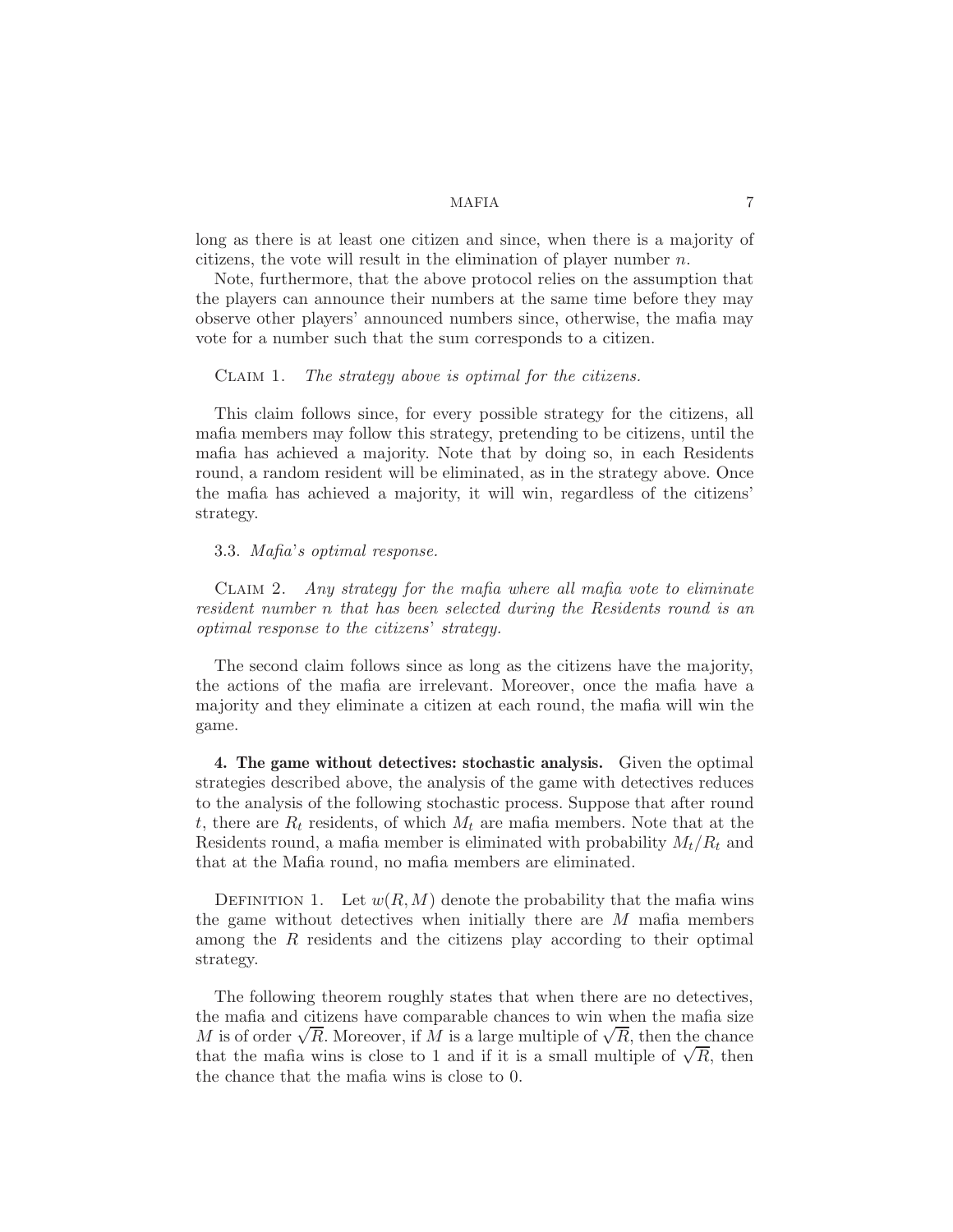THEOREM 1. *There exists functions*  $p:(0,\infty) \to (0,1)$  and  $q:(0,\infty) \to$  $(0, 1)$  *such that if*  $0 < \eta < \infty$ *, the number of residents* R *is sufficiently large* and the mafia size satisfies  $M \in [\eta\sqrt{R}, \eta\sqrt{R}+1]$ , then

$$
p(\eta) \le w(R, M) \le q(\eta).
$$

*Furthermore,*

$$
\lim_{\eta \to \infty} p(\eta) = 1
$$

*and*

<span id="page-7-0"></span>
$$
\lim_{\eta \to 0} q(\eta) = 0.
$$

We prove the two parts of Theorem [1](#page-6-1) in Claim [3](#page-7-0) and Claim [4](#page-8-0) below.

CLAIM 3. *For every constant*  $\eta > 0$ *, there exists a constant*  $q(\eta) < 1$  *such that for large enough n*, when the Mafia has  $M \leq \eta \sqrt{R}$  members, the Mafia has *will win with probability at most*  $q(\eta)$ *. Moreover, we have*  $\lim_{\eta \to 0} q(\eta) = 0$ *.* 

PROOF. Let  $R_t$  and  $M_t$  denote the numbers of residents and mafia members, respectively, at the beginning of day t. The sequence  $X_t = M_t(M_t 1)/R_t$  is a martingale:

$$
E[X_{t+1}|X_t, X_{t-1}, \dots, X_0]
$$
  
=  $\frac{M_t}{R_t} \cdot \frac{(M_t - 1)(M_t - 2)}{R_t - 2} + \frac{R_t - M_t}{R_t} \cdot \frac{M_t(M_t - 1)}{R_t - 2} = X_t.$ 

We stop the martingale at the stopping time  $T$  when either:

- there is at most one mafia member or at most one citizen, or
- the number of residents is less than or equal to  $n + 1$  for  $n = n(\eta) =$  $\lceil 4 + 8\eta^2 \rceil$ .

By the martingale stopping time theorem (e.g., see  $[2]$ ), we have

$$
E[X_T] = E[X_0] = \frac{M(M-1)}{R} \le \eta^2.
$$

We now consider two cases.

• The case where  $M_T < R_T/2$ . Note that in this case, either  $R_T = n, n + 1$ or  $M_T \leq 1$  and  $R_T > n+1$ . In the first case, we can bound the probability that the citizens win from below by the probability that at all Residents rounds, a mafia member is eliminated, which is bounded below by

$$
\left(\frac{1}{n+1}\right)^{n/2+1}
$$

.

It is easy to see that the probability that the citizens win in the second case is at least  $1/(n+1)$ .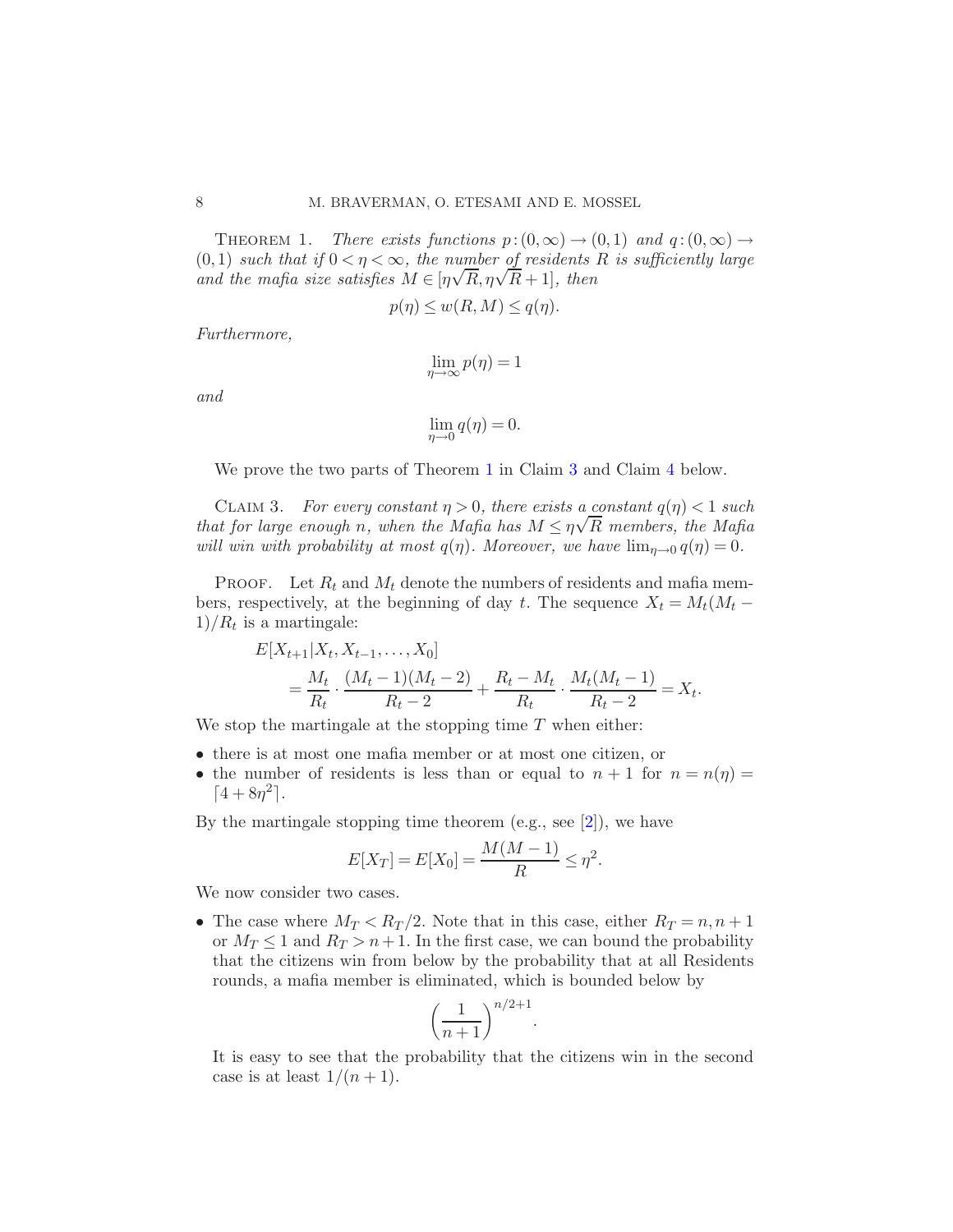• The case where  $M_T \ge R_T/2$ . Note that if this is the case, then

$$
X_T \ge (M_T - 1)/2 > n/4 - 1.
$$

However,

$$
P[X_T \ge n/4 - 1] \le \frac{E[X_T]}{n/4 - 1} \le \frac{n^2}{n/4 - 1}.
$$

Thus,  $P[X_T \ge n/4 - 1] \le 1/2$  if  $n \ge 4 + 8\eta^2$ .

This proves that for every  $\eta > 0$ , the probability that the citizens win is at least

$$
\frac{1}{2}\left(\frac{1}{n+1}\right)^{n/2+1},
$$

proving that  $q(\eta) < 1$  for all  $\eta$ .

Next, we want to show that if  $\eta$  is sufficiently small, then  $q(\eta)$  is close to 0. To achieve this, let  $\epsilon > 0$ . Now, repeat the argument above where:

• We first choose  $n = n(\epsilon)$  large enough so that if  $M_T \leq 1$  and  $R_T \geq n$ , then the mafia wins with probability at most  $\epsilon/2$ . This can be done since the probability that a single mafia member will win when there are  $n$  residents is at most

$$
g(n) = \left(1 - \frac{1}{n}\right) \left(1 - \frac{1}{n-2}\right) \le \dots \le \left(\frac{n}{n+1} - \frac{n-1}{n}\right)^{1/2} \le \left(\frac{2}{n+1}\right)^{1/2}.
$$

Thus, it suffices to take  $n + 1 = 8/\epsilon^2$ .

• We now repeat the argument above, considering the following two cases:

 $M_T \leq 1$ ;  $M_T \geq 2$ .

In the first case, the mafia will win with probability at most  $\epsilon/2$ . In the second case, if  $M_T \geq 2$ , then  $X_T \geq 2/(n+1)$ . On the other hand,

$$
P[X_T \ge 2/(n+1)] \le (n+1)\eta^2/2.
$$

Thus, if  $\eta \le \min(2/(n+1), \epsilon/2)$ , then we obtain that the second case occurs with probability at most  $\epsilon/2$ .

We have thus shown that if  $\eta$  is sufficiently small, then the probability that the mafia wins is at most  $\epsilon$ , proving that  $\lim_{n\to 0} q(\eta) = 0$ . The quantitative estimates we obtain here show that it suffices to take  $\eta \leq \epsilon^2/8$  in order to ensure that the mafia wins with probability at most  $\epsilon$ .  $\Box$ 

<span id="page-8-0"></span>CLAIM 4. *For every constant*  $\eta > 0$ , there exists a constant  $p(\eta) > 0$  such *that for large enough* R, when the Mafia has  $M \ge \eta \sqrt{R}$  members, the Mafia has  $M \ge \eta \sqrt{R}$ *wins with probability at least*  $p(\eta)$ *. Moreover,*  $\lim_{\eta \to \infty} p(\eta) = 1$ *.*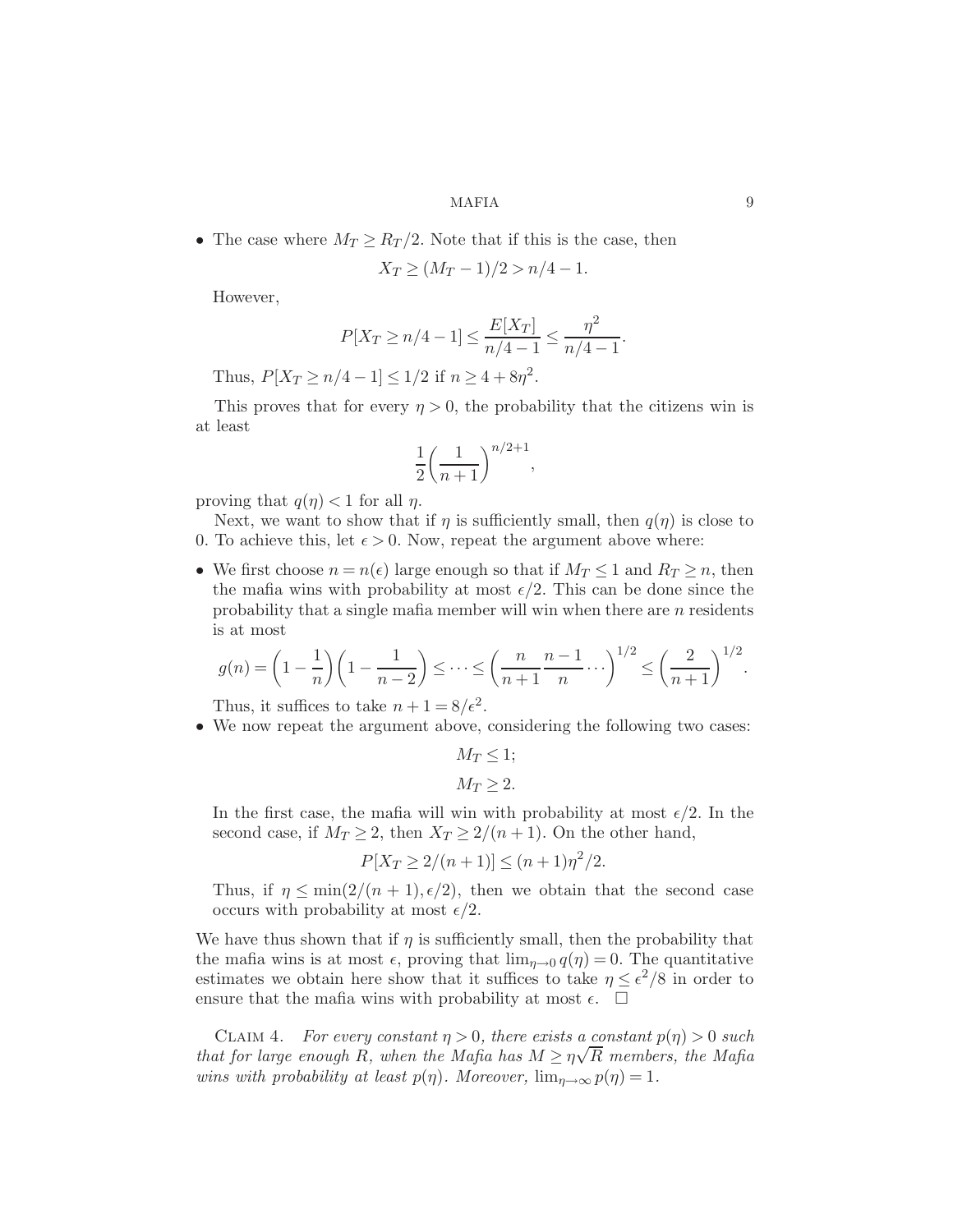PROOF. Consider the sequence

$$
Y_t = Y(R_t, M_t) := \frac{M_t^2 (M_t - 1)^2}{R_t^2 - R_t M_t + c M_t^2 (M_t - 1)^2},
$$

where  $c > 0$  is an appropriately chosen small constant. For example, one can take  $c = 1/100$ .

CLAIM 5. *There exists a*  $k > 0$  *such that whenever*  $k \leq M_t < R_t/2$ , then Yt *is a submartingale, that is,*

$$
E[Y_{t+1}|Y_t, Y_{t-1}, \dots, Y_0, M_t \ge k] \ge Y_t.
$$

PROOF. Given  $M_t = M \geq 2$  and  $R_t = R \geq 1$ , it holds that

$$
E[Y_{t+1}|M_t = M, R_t = R]
$$
  
=  $E[Y(R_{t+1}, M_{t+1})|M_t = M, R_t = R]$   
=  $\frac{M}{R} \cdot Y(R - 2, M - 1) + \frac{R - M}{R} \cdot Y(R - 2, M).$ 

We claim that this quantity is greater than  $Y(R,M)$ . Denote the denominator of  $Y(R, M)$  by  $D(R, M) = R^2 - RM + c(M - 1)^2 M^2$ . Note that if  $R \geq M > 0$ , then  $D(R, M)$  is positive. Using Mathematica, one obtains (with  $c = 1/100$ ) that

$$
E[Y_{t+1}|(R_t, M_t) = (R, M)] - Y(R, M)
$$

is given by

$$
\frac{P(R,M)/100}{R \cdot D(R,M) \cdot D(R-2,M) \cdot D(R-2,M-1)},
$$

where

$$
P(R, M) = 1600R^{2}M - 1600R^{3}M + 400R^{4}M - 2416RM^{2} - 384R^{2}M^{2}
$$
  
+ 2400R<sup>3</sup>M<sup>2</sup> - 800R<sup>4</sup>M<sup>2</sup> + 16M<sup>3</sup> + 4456RM<sup>3</sup> - 4076R<sup>2</sup>M<sup>3</sup>  
+ 100R<sup>3</sup>M<sup>3</sup> + 400R<sup>4</sup>M<sup>3</sup> - 72M<sup>4</sup> - 1448RM<sup>4</sup> + 2844R<sup>2</sup>M<sup>4</sup>  
- 1000R<sup>3</sup>M<sup>4</sup> + 122M<sup>5</sup> - 847RM<sup>5</sup> + 64R<sup>2</sup>M<sup>5</sup> + 100R<sup>3</sup>M<sup>5</sup>  
- 88M<sup>6</sup> + 308RM<sup>6</sup> - 36R<sup>2</sup>M<sup>6</sup> + 12M<sup>7</sup> - 66RM<sup>7</sup> - 12R<sup>2</sup>M<sup>7</sup>  
+ 16M<sup>8</sup> + 12RM<sup>8</sup> - 6M<sup>9</sup> + RM<sup>9</sup>.

We need to show that for sufficiently large  $k$ ,  $P(R,M)$  is always positive. For sufficiently large M and R, the highlighted terms of  $P(R,M)$  dominate its behavior in the following sense. For each highlighted term, all of the monomials preceding it have both their  $R$  and  $M$  degree bounded by that of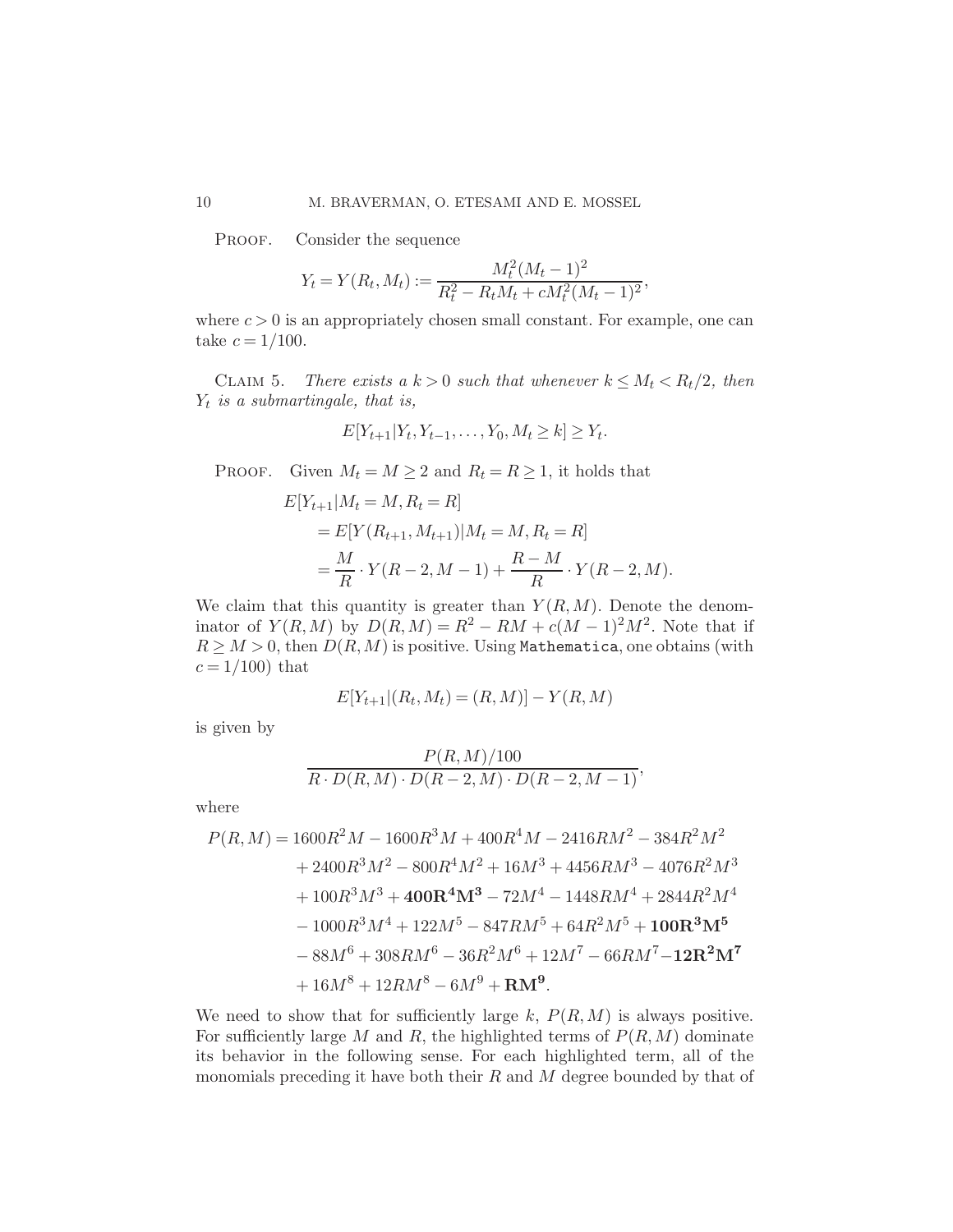the highlighted term and at least one of them is strictly smaller. In particular, for  $R \geq M \geq k$ , for sufficiently large k, it holds that

$$
P(R, M) > 300R^{4}M^{3} + 99R^{3}M^{5} - 13R^{2}M^{7} + \frac{9}{10}RM^{9}
$$
  
> 81R<sup>3</sup>M<sup>5</sup> - 16R<sup>2</sup>M<sup>7</sup> +  $\frac{64}{81}$ RM<sup>9</sup> = RM<sup>5</sup> · (9R -  $\frac{8}{9}$ M<sup>2</sup>)<sup>2</sup>  $\geq$  0.  $\square$ 

We now return to the proof of Claim [4.](#page-8-0) We stop  $Y$  at the first time  $T$ where either:

- at least half of the remaining residents are Mafia members, or
- $\bullet\;\;M_t\leq k.$

We have

$$
E[Y_T] \ge E[Y_0] = \frac{M^2(M-1)^2}{R^2 - RM + cM^2(M-1)^2}
$$
  
\n
$$
\ge \frac{1}{R^2/(M^2(M-1)^2) + c}
$$
  
\n
$$
\ge \frac{1}{2/\eta^2 + c} = \frac{1}{c} - \frac{2}{c(2 + c\eta^2)} := h(\eta).
$$

Observe that we always have  $0 \leq Y_T < 1/c.$  Moreover, if  $M_T \leq k,$  then

$$
Y_T < \frac{k^4}{R_T(R_T - M_T)} < \frac{k^4}{R_T}.
$$

Letting

$$
A_1 = \left[ M_T = k \text{ and } R_T > \frac{2k^4}{h(\eta)} \right],
$$

we have

$$
h(\eta) \le E[Y_T] < P[A_1] \cdot \frac{k^4}{R_T} + (1 - p[A_1]) \cdot \frac{1}{c}
$$
\n
$$
< \frac{h(\eta)}{2} + (1 - p[A_1]) \cdot \frac{1}{c}.
$$

Hence,

$$
1 - p[A_1] \ge \frac{c \cdot h(\eta)}{2}.
$$

Thus, with probability at least  $\frac{ch(\eta)}{2}$ , either:

• at least half of the remaining residents are Mafia members, in which case the Mafia wins; or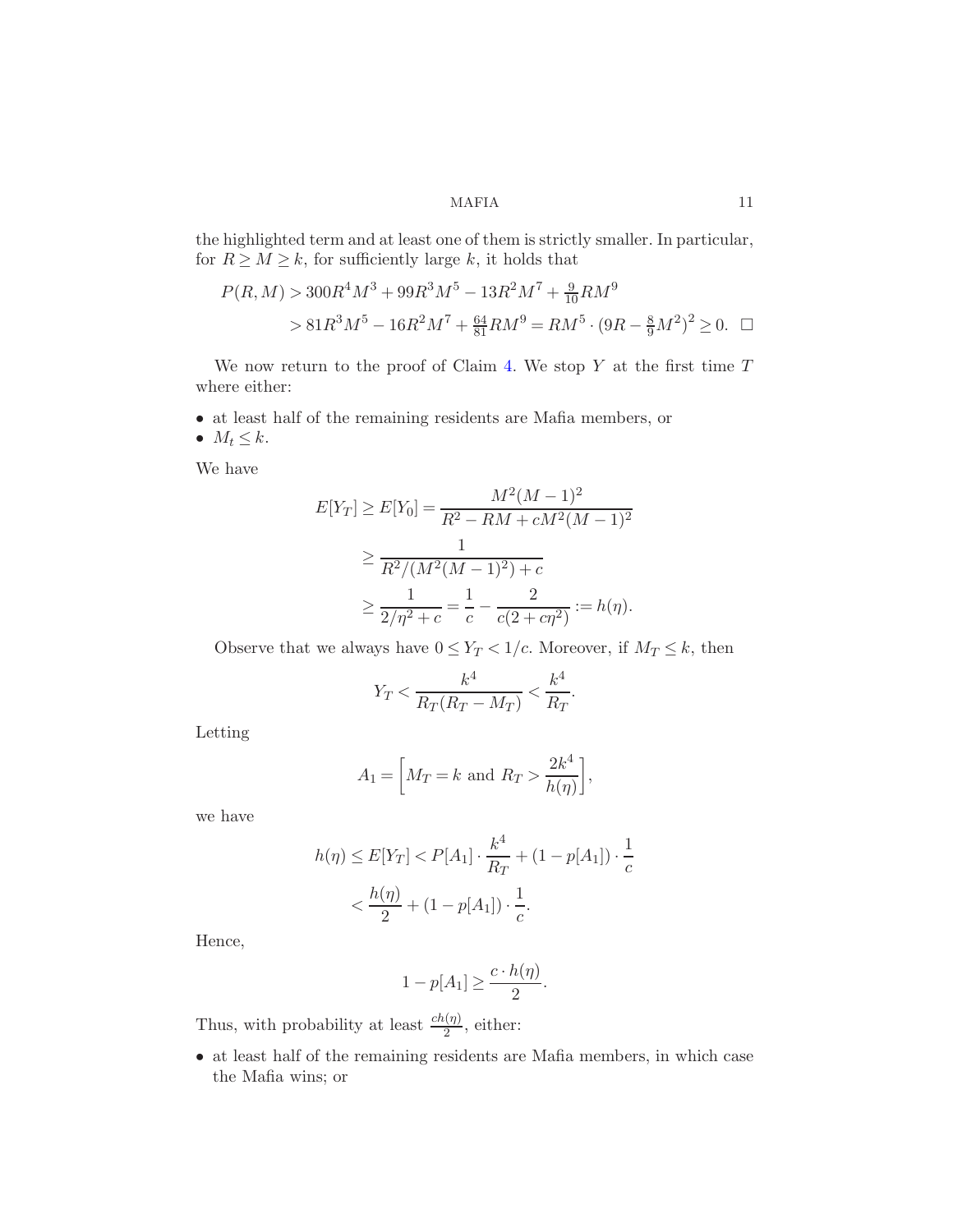•  $M_T = k$  and  $R_T \leq \frac{2k^2}{h(\eta)}$  $\frac{2k^2}{h(\eta)}$ . The quantities here depend on  $\eta$ , but not on  $R_0$ , and the Mafia has a positive probability  $s(\eta) > 0$  of winning with these initial conditions.

Finally, we obtain

$$
p(\eta) \ge (1 - P[A_1]) \cdot s(\eta) \ge \frac{c \cdot h(\eta)s(\eta)}{2} > 0.
$$

In order to conclude the proof, we would like to show now that  $p(\eta) \to 1$ as  $\eta \to \infty$ . Let  $A_2$  be the event that  $M_T = k$ . Then, on the complement of  $A_2$ , the Mafia wins. Therefore, it suffices to show that  $P[A_2] \to 0$  as  $\eta \to \infty$ . If  $M_T = k$ , then  $R_T \geq 2M_T = 2k$  and therefore

$$
Y_T < \frac{k^2(k-1)^2}{k^2 + ck^2(k-1)^2} = \frac{1}{c} - d(k)
$$

for some positive  $d(k)$ . We now conclude that

<span id="page-11-1"></span>
$$
h(\eta) \le E[Y_T] < P[A_2] \left( \frac{1}{c} - d(k) \right) + (1 - P[A_2]) \frac{1}{c}.
$$

Since  $h(\eta) \to \frac{1}{c}$  as  $\eta \to \infty$ , it follows that  $P[A_2] \to 0$ , and therefore  $p(\eta) \ge$  $1 - P[A_2] \rightarrow 1.$   $\Box$ 

#### <span id="page-11-0"></span>5. The game with detectives.

5.1. *Results.* In this section, we investigate the power of the detectives. We show that even a single detective suffices to change the qualitative behavior of the game. More formally we prove the following.

THEOREM 2.

- *Consider the game with one detective and mafia of size*  $M = \eta R < R/49$ . *Then, for* R *sufficiently large, the probability that the mafia wins, denoted*  $w(R, M, 1)$ *, satisfies*  $p(\eta, 1) \leq w(R, M, 1) \leq q(\eta, 1)$ *, where*  $0 < p(\eta, 1)$  $q(\eta, 1) < 1$  *for all*  $\eta < 1/49$  *and*  $q(\eta, 1) \rightarrow 0$  *as*  $\eta \rightarrow 0$ *.*
- Let  $d \geq 1$  and consider the game with d detectives and mafia of size  $M =$  $\eta R$ , where  $\eta < 1/2$ . Then, for R sufficiently large, the probability that the *mafia wins, denoted*  $w(R, M, d)$ *, satisfies*  $w(R, M, d) \leq q(\eta, d)$ *, where, for each*  $\eta$  < 1/2*, it holds that*  $\lim_{d\to\infty} q(\eta, d) = 0$ *.*

The theorem implies that even a single detective dramatically changes the citizens' team power: while in the game with no detectives, a mafia of size  $R^{1/2+\epsilon}$  will surely win, as soon as there is one detective, the mafia will lose unless it is of size  $\Omega(R)$ .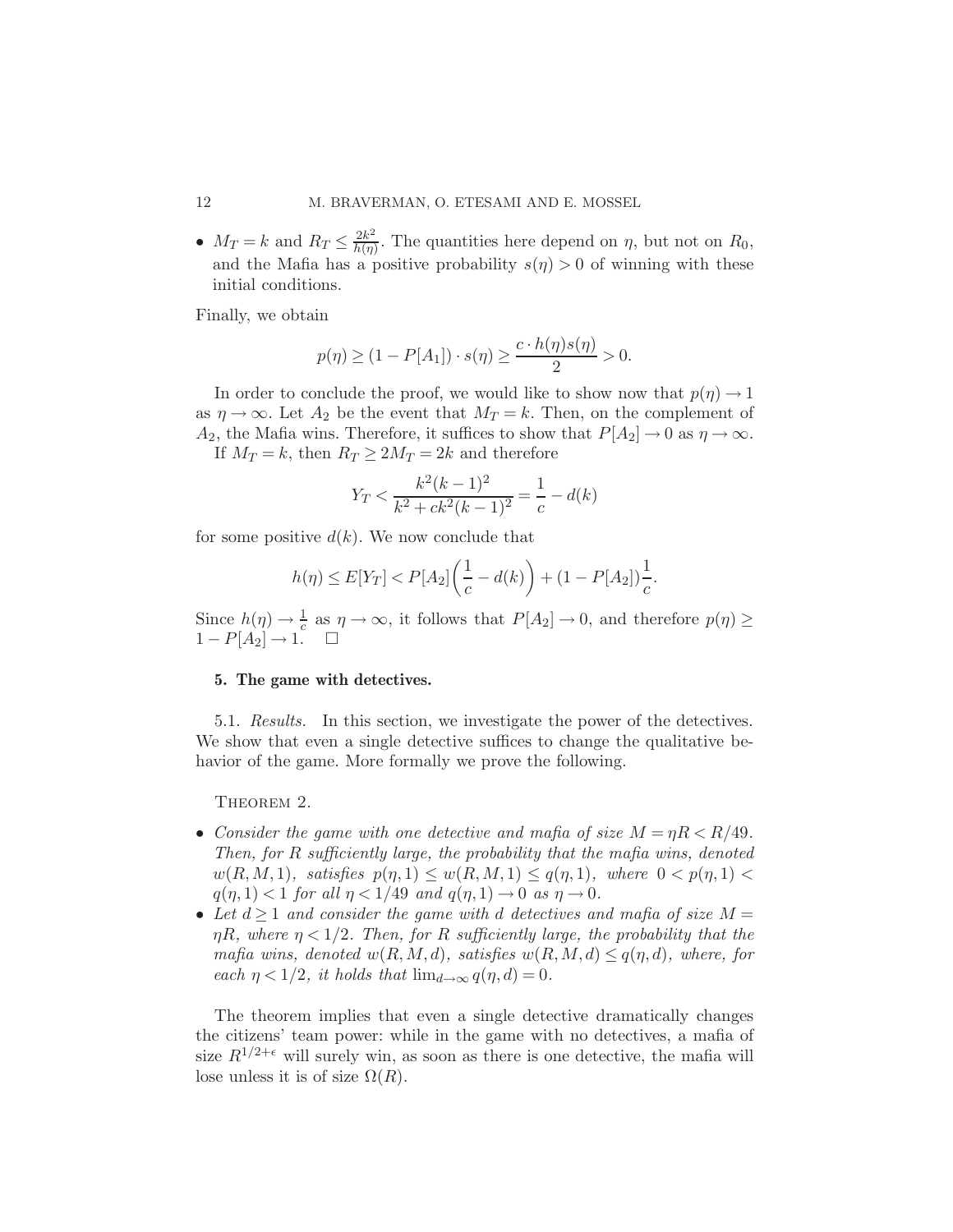The rest of the section is dedicated to proving Theorem [2.](#page-11-1) In Section [5.2,](#page-12-0) we find a strategy for citizens that shows the existence of  $q(\eta, 1) < 1$ , such that  $q(\eta, 1) \to 0$  as  $\eta \to 0$ . This will be proven in Claim [9.](#page-16-0) In Section [5.4,](#page-16-1) we find a strategy for the mafia that shows the existence of  $p(\eta, 1) > 0$  for all  $\eta < 1/2$ . In fact, Claim [10](#page-16-1) shows that such a strategy exists for any number of detectives. Finally, in Section [5.5,](#page-17-0) Claim [11,](#page-17-1) we prove the second part of the theorem.

<span id="page-12-0"></span>5.2. *The citizens*' *strategy.* The key to the citizens' strategy is using the information gathered by the detective in an optimal way. Somewhat surprisingly, it turns out that the crucial information collected by the detective is not the identity of mafia members, but the identity of citizens. Note that the "natural" life expectancy of the detective is about  $R/4$ , in which time he/she will have a chance to collect information about roughly half of the Mafia members (the life expectancy is, in fact, smaller since citizens die faster than mafia). Even assuming that this half of the Mafia is eliminated, the remaining citizens will have to deal with the second half after the detective is gone. From previous sections, we know that this is impossible if the mafia size is  $R^{1/2+\epsilon}$  for  $\epsilon > 0$ .

Instead, what is crucial is to use the information collected by the detective in order to notify citizens about the identity of other citizens. In this way, the citizens can collaborate after the detective has been eliminated in order to control the Residents rounds in a way similar to the way the mafia controls the Mafia rounds.

The citizens' strategy is divided into two stages. The first stage is before the detective dies and the second is after. Note that the death of the detective confirms his/her identity. The citizens strategy is as follows.

- Stage 1: the detective is still alive. This lasts for  $\sqrt{\eta}R$  rounds, or until the detective is eliminated.
	- The detective collects information about people at random.
	- The other citizens, during the day phase, vote at random to eliminate a person, as in the case with no detectives.
- Stage 2: the transition. If the detective does not survive to this stage, the citizens forfeit. In other words, if the detective dies before round  $\sqrt{\eta}R$ , the citizens give up. Otherwise, the detective compiles an ordered list of people V (vigilantes) that he/she knows are citizens. He/she then encrypts and sends the list to each member of  $V$ . At this stage, we are supposed to have  $|V| > |M|$ .

The detective then asks everyone to eliminate him/her (during the day phase). Once the detective is eliminated (and thus the members of V learn that the messages they have received are genuine), the third stage of the game begins.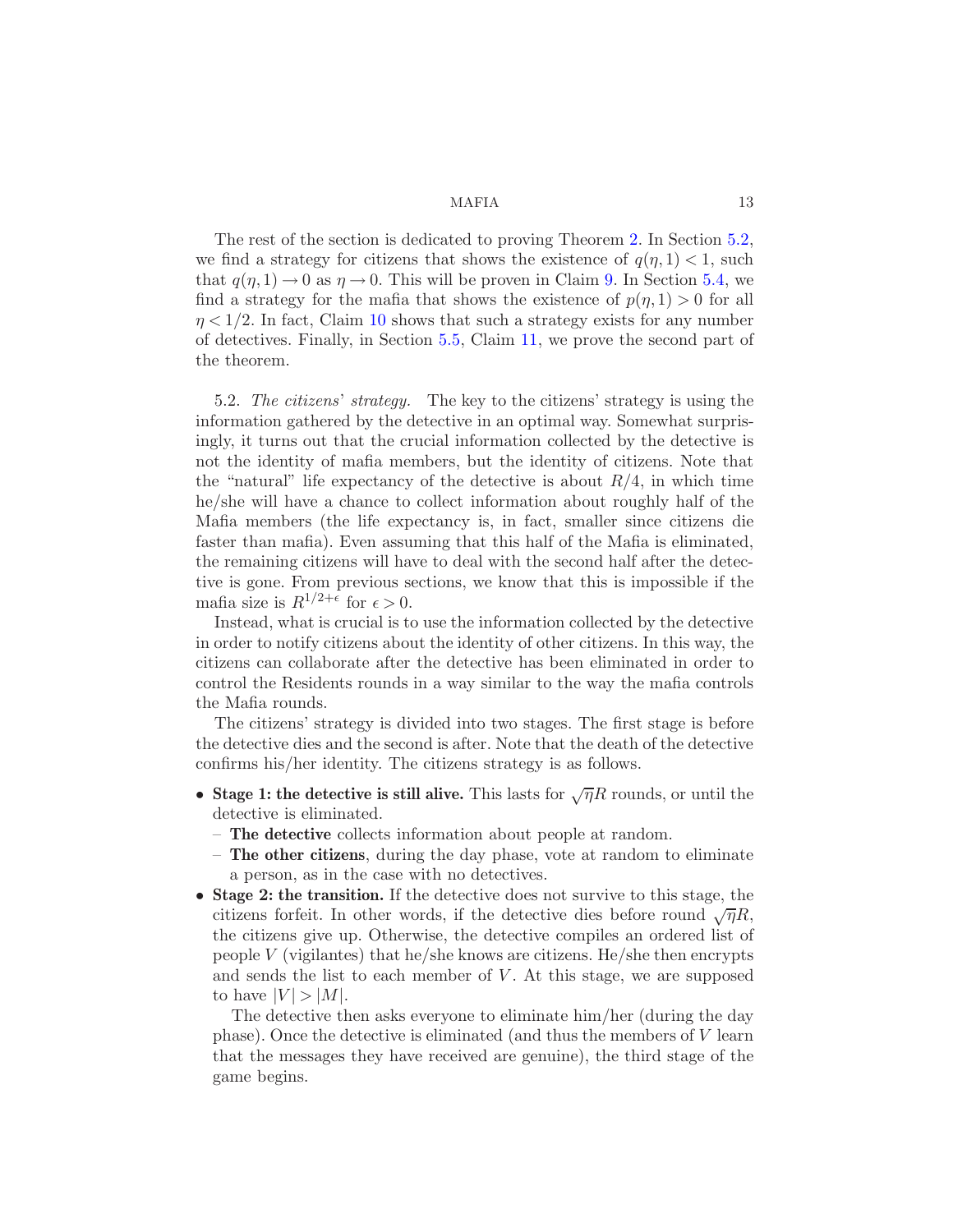In the case where multiple people claim to be detectives, they will all be eliminated according to the order in which they made their declarations (this guarantees that no mafia members will want to declare that they are detectives).

- Stage 3: the detective is dead. This lasts until the Mafia is eliminated, or until  $|V| \leq |M|$ , in which case the citizens forfeit. During every day round, the next person p to be eliminated is selected using a *secure anonymous vote* and then everyone (at least the citizens) vote to eliminate p.
	- **Members of V:** The highest ranking surviving member of V randomly selects a person from outside V and sends his number  $k$  to all other members of V. The members of V then all vote for  $k$  in the secret vote. – Other citizens: All other citizens abstain in the secret vote.
	- 5.3. *Stochastic analysis of the citizens*' *strategy.*

<span id="page-13-2"></span>Claim 6. *The probability that the detective survives until the second stage is at least*  $1 - p_1(\eta)$ *, where* 

$$
p_1(\eta) = \frac{2\sqrt{\eta}}{1-\eta} < \frac{1}{3}
$$

*and*  $p_1(\eta) \to 0$  *as*  $\eta \to 0$ *.* 

PROOF. During the first stage of the strategy, the detective is indistinguishable from the rest of the citizens and his/her chance of being eliminated before making  $\sqrt{\eta}R$  queries is bounded by  $p_1(\eta) = \frac{2\sqrt{\eta}}{1-\eta} < \frac{1}{3}$  $\frac{1}{3}$ . It is obvious that  $p_1(\eta) \to 0$  as  $\eta \to 0$ .  $\Box$ 

<span id="page-13-3"></span>CLAIM 7. *With probability at least*  $1 - p_1(\eta) - p_2(\eta)$ *, the detective survives until stage* 2 *and queries at least*  $v(\eta)$  *of the citizens alive up to stage* 2*, where:*

- $p_2(\eta) \leq 2/3$  *for all*  $\eta < 1/49$  *and*  $p_2(\eta) \to 0$  *as*  $\eta \to 0$ *;*
- *the function*  $v(\eta)$  *satisfies*

$$
(1) \t v(\eta) \ge \frac{5}{2}\eta R = \frac{5}{2}M
$$

<span id="page-13-0"></span>*for all*  $\eta$  < 1/49 *and* 

(2) 
$$
v(\eta) \ge \sqrt{\eta} R/2 = \frac{M}{2\sqrt{\eta}}
$$

<span id="page-13-1"></span>*for small values of* η*.*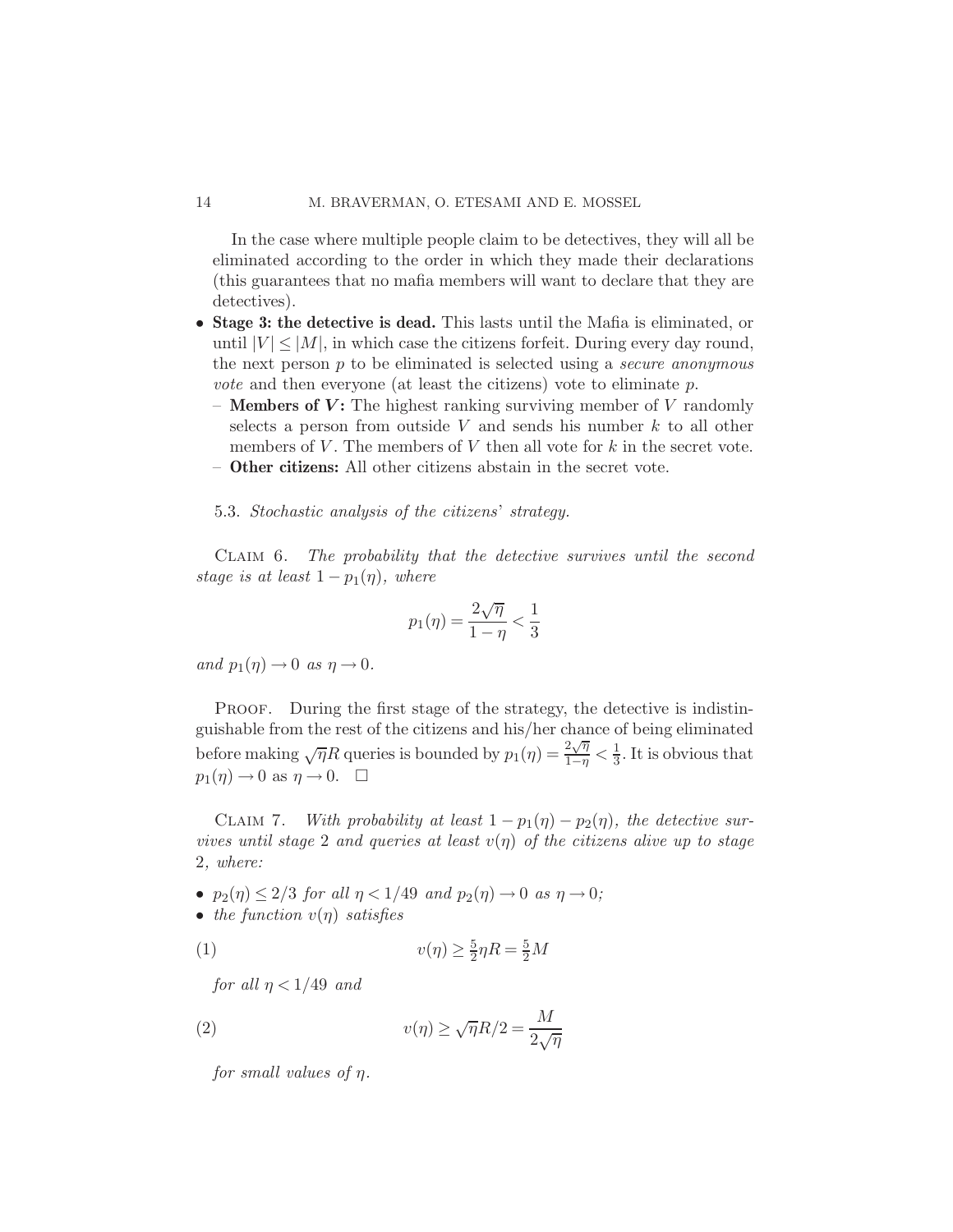Proof. In order to prove the claim, we will assume that the detective writes down the indices of the people he/she is going to query ahead of time. During rounds when he/she is supposed to query the identity of a dead resident, he/she will not query at all. Let  $v(\eta)$  denote the number of citizens queried from the list that are alive by stage 2. Then, in order to prove the claim, it suffices to show that, with probability  $1 - p_2(\eta)$ , at least  $v(\eta)$  of the citizens alive are stage 2 are on the list of queried residents.

Note that there are at least  $(\sqrt{\eta} - \eta)R$  and at most  $\sqrt{\eta}R$  citizens on the detective's list. At most  $2\sqrt{\eta}R$  out of  $(1-\eta)R$  citizens are eliminated. The set of those eliminated is chosen independently of the ones to be queried. Hence, the expected number of citizens that have been eliminated and also on the querying list is bounded by

(3) 
$$
\left(\frac{2\sqrt{\eta}}{1-\eta}\right)\sqrt{\eta}R = \frac{2\eta}{1-\eta}R \le \frac{7}{3}\eta R.
$$

The last inequality holds for  $\eta \leq 1/7$ . Hence, with probability  $\geq 1/3$ , at most  $(7/2)\eta R$  citizens on the list are eliminated, which means that at least

<span id="page-14-0"></span>
$$
V\geq (\sqrt{\eta}-\tfrac{9}{2}\eta)R\geq \tfrac{5}{2}\eta R
$$

survive to be in V. The last inequality assumes that  $\eta < 1/49$ . Together, we obtain that, with probability at least  $1/3 - p_1(\eta) > 0$ , the game survives to the second stage and  $v(\eta) \geq \frac{5}{2}M$ .

For a small  $\eta$ , using [\(3\)](#page-14-0), the probability that at least  $(\sqrt{\eta}/2 - \eta)R$  of the citizens on the list are eliminated is bounded by

$$
p_2(\eta) = \frac{7/3\eta}{\sqrt{\eta}/2 - \eta} \to 0
$$

as  $\eta \to 0$ . Hence, with probability at least  $1 - p_2(\eta)$ , we have

$$
v(\eta) \ge (\sqrt{\eta} - \eta)R - (\sqrt{\eta}/2 - \eta)R = \sqrt{\eta}/2.
$$

Thus, with probability at least  $1 - p_1(\eta) - p_2(\eta) \rightarrow 1$  as  $\eta \rightarrow 0$ , the game survives to the second stage and  $v(\eta) \ge M/(2\sqrt{\eta})$ .  $\Box$ 

<span id="page-14-1"></span>CLAIM 8. *Consider stage* 3 *of the game with*  $|V| \ge v(\eta)$ . Then, for all  $\eta < 1/49$ , the probability that the citizens lose is at most  $p_3(\eta)$ , where  $p_3(\eta) \leq$  $4/5$  *and*  $p_3(\eta) \rightarrow 0$  *as*  $\eta \rightarrow 0$ *.* 

PROOF. We define the time when the third stage begins as  $t = 0$ . Consider the quantity

$$
Z_t = Z(V_t, M_t) = \frac{M_t}{V_t + 1}.
$$

Define a stopping time  $T$  to be the first time when either: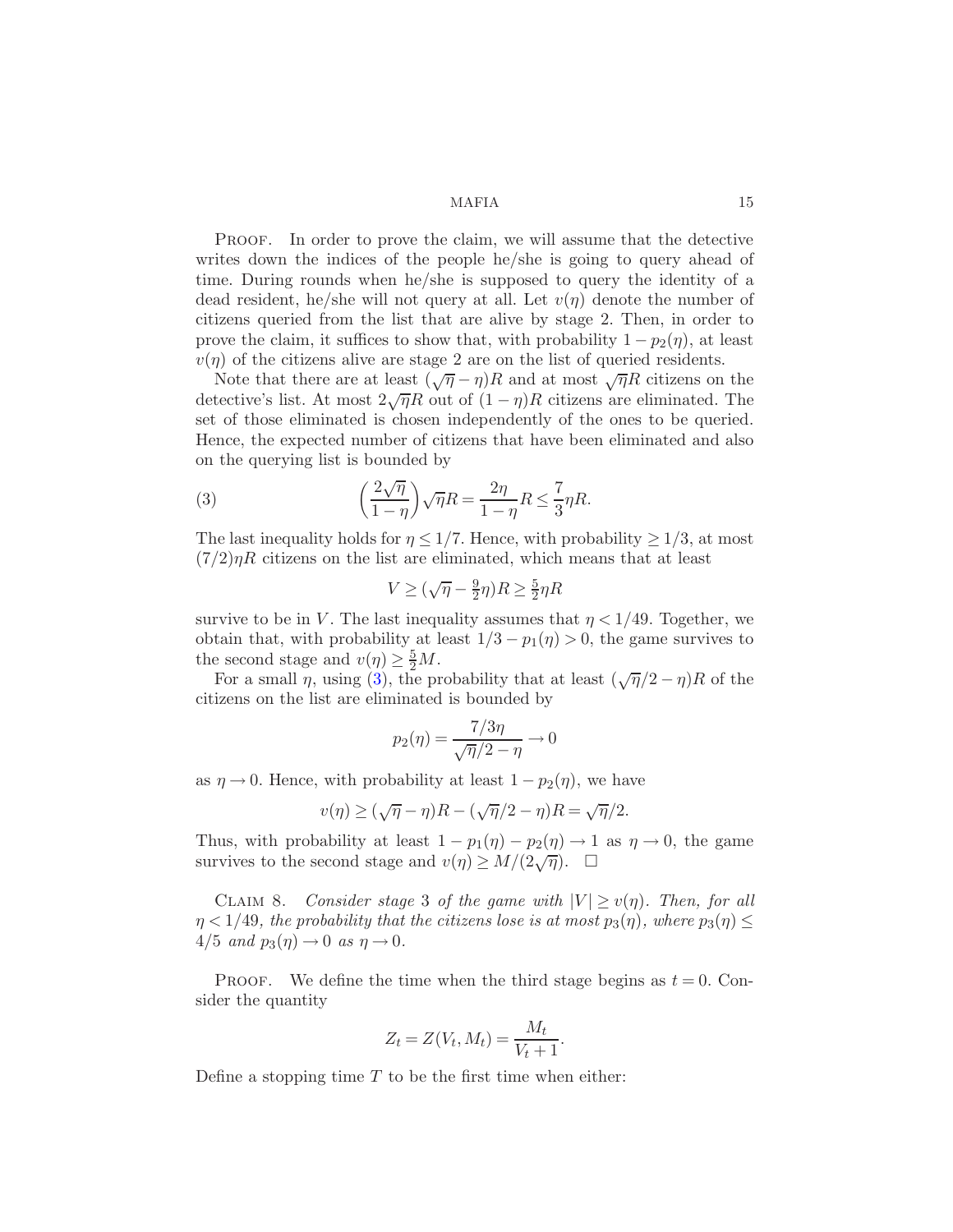- $V_T \leq M_T$ , in which case the citizens lose;
- $\bullet$  there are no citizens outside V remaining alive, in which case the citizens win if  $V_T > M_T$ ;
- the mafia is eliminated, in which case the citizens win.

Denote by  $U_t$  the citizens who are not members of  $V$ . Thus, during the course of the second stage, we have  $U_t > 0$ ,  $M_t > 0$  and  $V_t > M_t$ . We verify that under these conditions,  $Z_t$  is a supermartingale. For any  $V_t$ ,  $M_t$ ,  $U_t$  satisfying the conditions, we have

$$
E[Z_{t+1}|V_t, M_t, U_t] - Z(V_t, M_t)
$$
  
=  $\frac{M_t}{U_t + M_t} \cdot \frac{V_t}{U_t + V_t} Z(V_t - 1, M_t - 1)$   
+  $\frac{M_t}{U_t + M_t} \cdot \frac{U_t}{U_t + V_t} Z(V_t, M_t - 1)$   
+  $\frac{U_t}{U_t + M_t} \cdot \frac{V_t}{U_t + V_t - 1} Z(V_t - 1, M_t)$   
+  $\frac{U_t}{U_t + M_t} \cdot \frac{U_t - 1}{U_t + V_t - 1} Z(V_t, M_t) - Z(V_t, M_t)$   
=  $\frac{M_t((M_t - V_t)(U_t + V_t) + 1 - M_t)}{(U_t + M_t)(V_t + 1)(U_t + V_t)(U_t + V_t - 1)} \leq 0.$ 

The last inequality holds by our assumptions in the definition of the stopping time. Thus,

$$
E[Z_T] \le Z_0.
$$

Observe that if the citizens lose, then  $Z_T \geq 1/2$ . In either case,  $Z_T \geq 0$ . Hence,

$$
P[\text{citizens lose}] \le \frac{E[Z_T]}{1/2} \le 2Z_0.
$$

In particular, we have the following.

• By [\(1\)](#page-13-0), we have  $V_0 \geq \frac{5}{2}M_0$  for all  $\eta < 1/49$  and therefore

 $P[\text{citizens lose}] \leq 2Z_0 < 2 \cdot \frac{2}{5} = \frac{4}{5}$  $\frac{4}{5}$ .

Hence,  $p_3(\eta) \leq \frac{4}{5}$  for all  $\eta < 1/49$ .

• By [\(2\)](#page-13-1), for small  $\eta$ , we have  $V_0 \geq M/(2\sqrt{\eta})$  and therefore

 $P[\text{citizens lose}] \leq 2Z_0 < 2 \cdot 2\sqrt{\eta} = 4\sqrt{\eta} \to 0 \quad \text{as } \eta \to 0.$ 

Thus,  $p_3(\eta, 1) \rightarrow 0$  as  $\eta \rightarrow 0$ .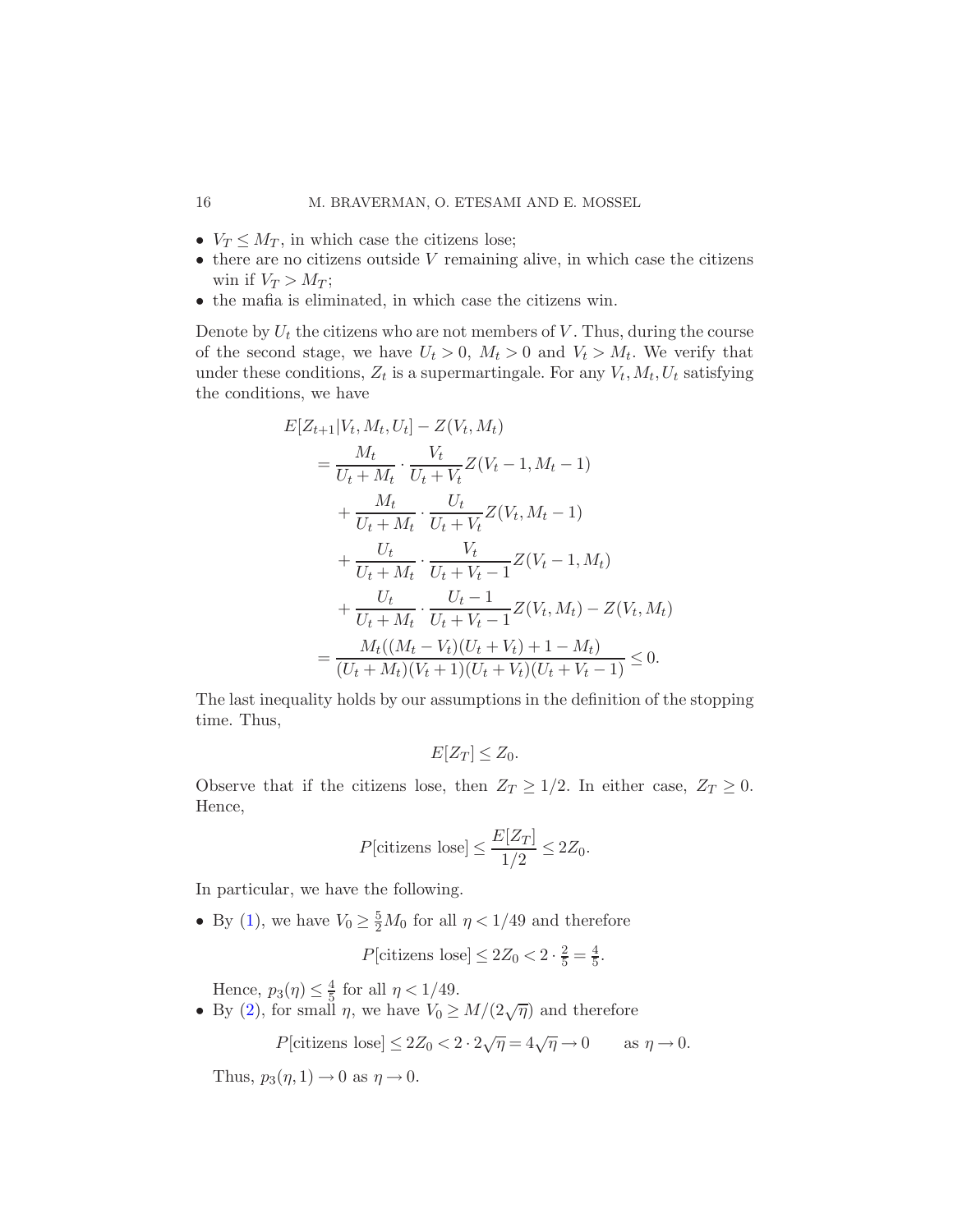<span id="page-16-0"></span>Since  $q(\eta, 1) \ge (1 - p_1(\eta) - p_2(\eta))(1 - p_3(\eta))$ , Claim [6,](#page-13-2) Claim [7](#page-13-3) and Claim [8](#page-14-1) imply the following.

CLAIM 9. *The strategy defined in Section* [5.2](#page-12-0) *satisfies*  $q(\eta, 1) < 1$  *for all*  $\eta < 1/49$  *and*  $q(\eta, 1) \rightarrow 0$  *as*  $\eta \rightarrow 0$ *.* 

<span id="page-16-1"></span>5.4. *The Mafia*'*s strategy.*

Claim 10. *In the game with* d *detectives and mafia of size* ηR *for large* R, the probability that the mafia wins is at least  $\frac{\eta^2}{72}(\frac{\eta}{8}$  $\frac{\eta}{8d}$ <sup>d</sup>.

PROOF. The mafia's strategy will be to eliminate random citizens. With probability at least  $(\eta/8d)^d$ , all of the detectives are dead by time  $t_0 = \frac{\eta}{4d}R$ . Moreover, by time  $t_0$ , there are at least  $3\eta R/4$  mafia members that are alive and whose identity was not queried by any of the detectives. Finally, by time  $t_0$ , the detectives have queried the identity of at most  $\eta R/4$  of the citizens.

The proof would follow if we could show that, given the scenario with a mafia of size at least  $3\eta R/4$ , the number of citizens whose identity was queried at most  $\eta R/4$  and no detectives, the probability that the mafia wins is at least  $\eta^2/72$ . Let V denote the set of citizens whose identities were queried and who are alive at time  $t_0$ . Let  $S$  denote the mafia members alive at time  $t_0$  and let W denote the remaining citizens.

We first note that during the Residents rounds, the probability that a mafia member is eliminated is the same as the probability that a citizen whose identity has not been queried is eliminated. In other words, no matter what strategy the citizens choose, they cannot do better than eliminating at random one of the residents alive in the set  $S \cup W$ .

Let  $S = S_1 \cup S_2$ , where the sets  $S_1$  and  $S_2$  are disjoint and  $|S_1| = |V|$ . Note that  $|S_2| \geq \eta R/2$ . Consider the following suboptimal strategy of the mafia where, during the night, they eliminate uniformly a member of  $V \cup W \cup S_2$ .

Let  $T$  be the first round where all member of  $S_1$  or all members of  $V$ have been eliminated. Then, by symmetry, it follows that, with probability at least  $1/2$ , all of the citizens in V have been eliminated at time T.

Let  $W(T)$  denote the number of citizens alive at time T. Let  $S_2(T)$  denote the number of  $S_2$  alive at time T. If  $W(T) = 0$ , then the mafia clearly wins. Otherwise, by conditioning on the value of  $x = W(T) + S_2(T)$ , we obtain

$$
E[S_2(T)|W(T) + S_2(T) = x] \ge \frac{\eta/2}{1 + \eta/2}x = \frac{\eta}{2 + \eta}x > \frac{\eta}{3}x,
$$

hence

$$
E\left[\frac{S_2(T)}{W(T) + S_2(T)}\Big| W(T) + S_2(T) > 0\right] > \frac{\eta}{3}.
$$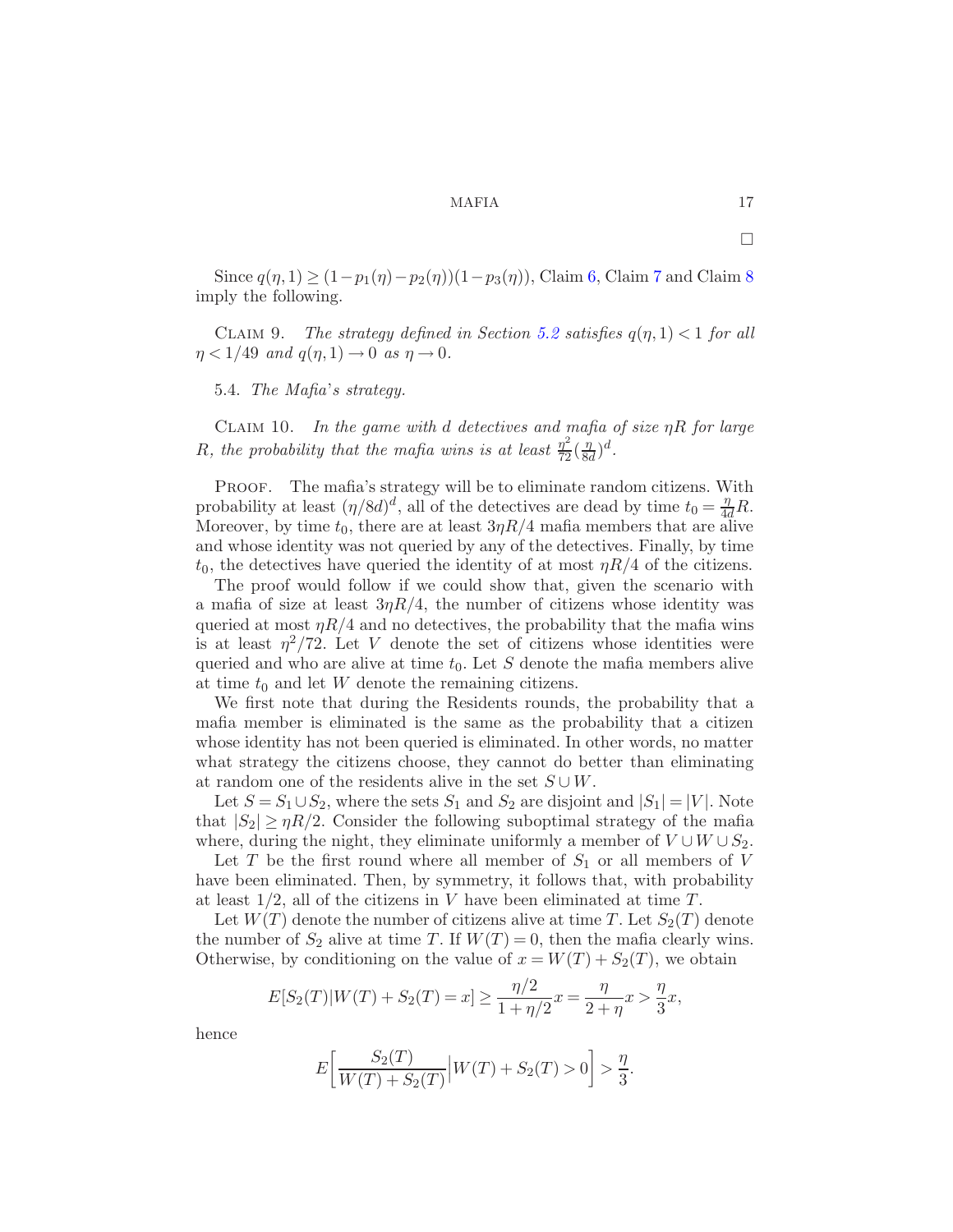Therefore,

<span id="page-17-1"></span>
$$
P\left[S_2(T) \ge \max\left(1, \frac{\eta}{6}W(T)\right)\right] \ge \frac{\eta}{6}.
$$

Since the probability that a mafia of size  $\max(1, \eta w/6)$ , wins against w citizens is at least  $\eta/6$  the proof follows.  $\Box$ 

<span id="page-17-0"></span>5.5. *Many detectives.* We now prove the second part of Theorem [2.](#page-11-1)

CLAIM 11. *Consider the game with a mafia of size*  $\eta = (1/2 - \delta)R$ . Let d be an integer greater than  $4/\delta + 1$ . Then, given that there are at least  $d^2$ *detectives, the probability that the citizens win is at least*  $1 - de^{-d}$ *.* 

PROOF. The strategy of the citizens and detectives is defined as follows. Before the game, the residents are partitioned into  $d$  sets of size at most  $\lfloor \frac{\delta}{4}R \rfloor$ .

Each detective queries the identity of all players in a randomly chosen set. If the detective succeeds to query all identities, then he/she reveals all mafia members in that set. The detective is then eliminated in order to verify his/her claims.

If the identity of all mafia members has been revealed (by round  $\frac{\delta}{4}R$ ), the citizens will win by eliminating one mafia member at each round since they are still a majority at round  $\frac{\delta}{4}R$ .

Note that a specific detective will not query the identity of one of the d groups if either the detective is eliminated by the mafia or the detective picked a different group. Since the two events are independent, the probability that a specific group is queried by a specific detective is at least

$$
\frac{1}{d}P[\text{the defective survives}] \ge \frac{1}{d} \left( 1 - \frac{(\delta/2)R}{R - \eta R} \right)
$$

$$
> \frac{1}{d} \left( 1 - \frac{(\delta/2)R}{R/2} \right) > \frac{1}{2d} \ge \delta.
$$

This is also true conditioning on the status of all other detectives. Therefore, the probability that the status of the mafia members in the set is not queried is at most

$$
(1 - \delta)^{d^2} \le (1 - 2/d)^{d^2} \le \exp(-d).
$$

Therefore, the probability that all mafia members are queried is at least  $1-de^{-d}$ . The proof follows.  $□$ 

REMARK 1. It is an interesting problem to study the optimal querying procedure as a function of the number of detectives d and the mafia size  $\eta R$ . In particular, some alternatives to the strategy suggested here include: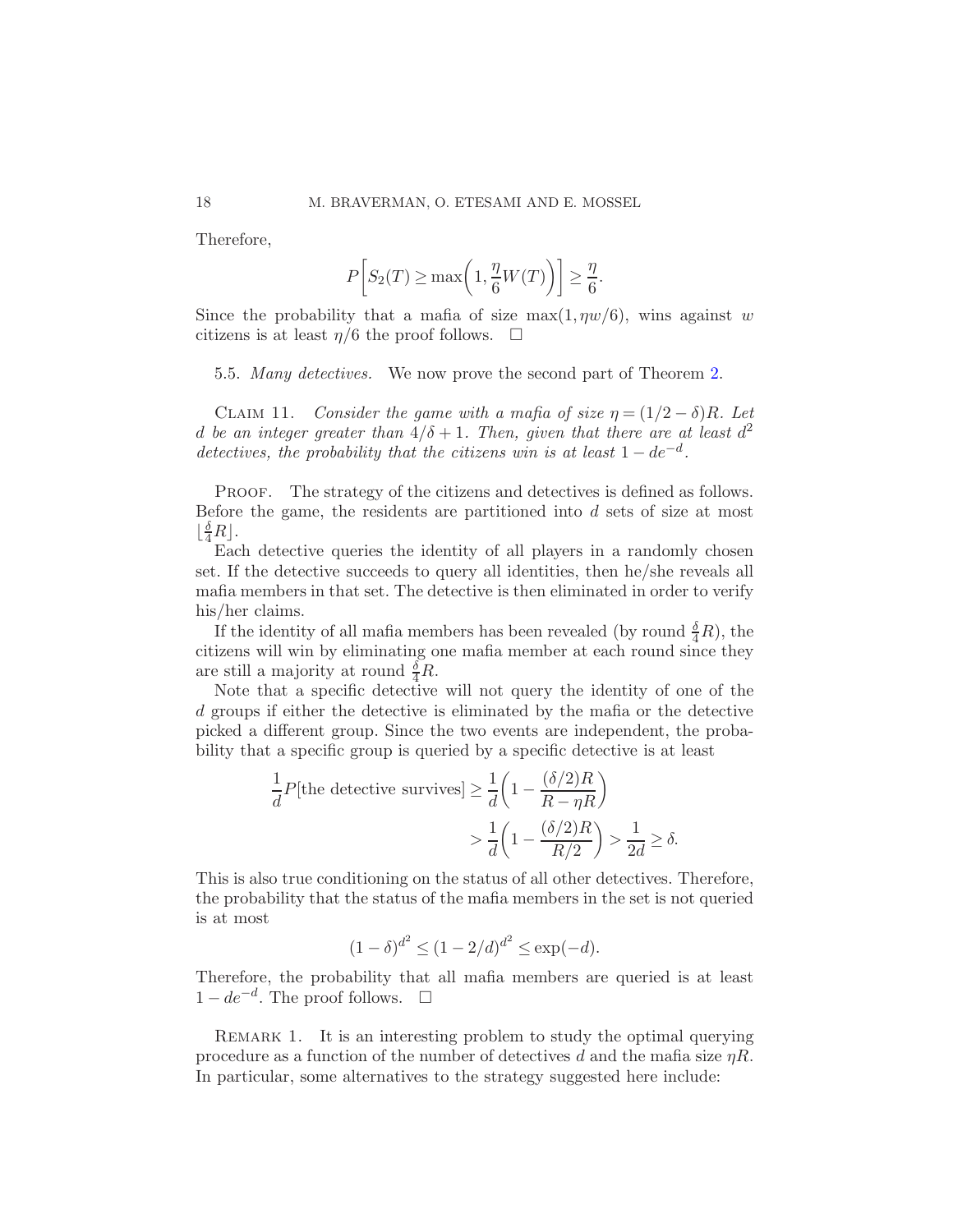- the detectives will query identities at random;
- the detectives will query according to some combinatorial design.

We believe that for a small mafia size  $\eta R$  and a small number of detectives, querying at random results in high winning probabilities. For high values of  $\eta$  and d, it seems like that combinatorial designs should work better.

<span id="page-18-0"></span>5.6. *A strategy for citizens with no cryptographic assumptions.* In this section, we briefly outline a strategy for citizens with at least one detective without making any cryptographic assumptions. The strategy gives the citizens a positive probability  $p(\eta, d) > 0$  of winning against a mafia of size  $\eta R$ . Unlike the previous strategies, the present strategy makes no assumptions concerning private communication or other cryptographic protocols.

In this strategy, the detective collects information until time  $T$ , when he/she knows the identities of more than half of the residents alive to be good citizens. After that, the detective publishes a list  $V_T$  of the good citizens he/she knows and is then eliminated to verify the claim. Under our assumption,  $|V_T| > R_T/2$ .

The citizens in  $V_T$  then attempt during the day rounds to eliminate everyone not in  $V_T$ . Since  $V_T$  are a majority, they will succeed and after  $R_T - |V_T|$ rounds, only members of  $V_T$  will remain alive and the citizens will win.

It remains to bound from below the probability that the detective will succeed without getting eliminated. The detective will make the queries independently at random.

CLAIM 12. *Assuming that*  $\eta$  < 1/72, *a detective has a probability of at least*  $p(\eta, 1) > 1/108$  *to identify a set*  $V_T$  *as above without being eliminated.* 

**PROOF.** With probability at least  $1/12$ , the detective survives until the round when there are less than  $L = R/9$  residents remaining. For a given surviving resident, his chance of not being queried in any round is at most

$$
\left(1 - \frac{1}{R}\right) \left(1 - \frac{1}{R - 2}\right) \cdots \left(1 - \frac{1}{L}\right)
$$
  

$$
< e^{-1/R} e^{-1/(R - 2)} \cdots e^{-1/L} < e^{-(\ln R - \ln L)/2} = \sqrt{\frac{L}{R}} < \sqrt{\frac{1}{9}} = \frac{1}{3}.
$$

Hence, we expect at least  $\frac{2}{3}L$  of the residents to have been queried. This means that, with probability at least  $\frac{1}{9}$ , at least  $\frac{5}{8}L$  residents have been queried. Since at most  $R/72 = L/8$  of the residents can be mafia, we conclude that in this case, at least half of all residents have been identified as citizens.  $\Box$ 

We conclude with the following observations.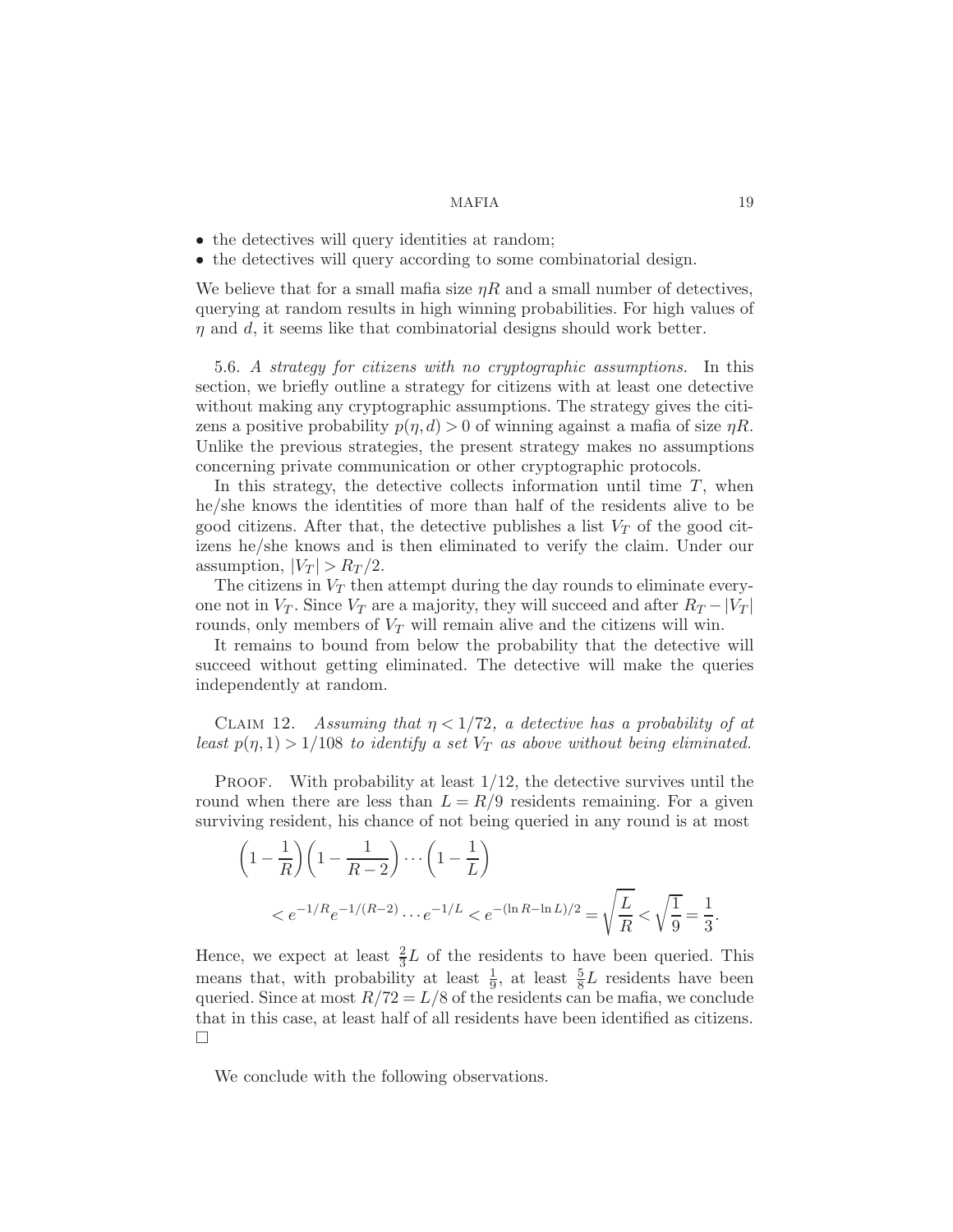- As the number of detectives grows, so do the chances of the above strategy to succeed. In particular, for any  $\varepsilon > 0$ , there exists a d such that d detectives have a winning probability of at least  $1 - \varepsilon$  against a mafia of size  $(1/2 - \varepsilon)R$ .
- Unlike the strategy in Section [5.2,](#page-12-0) there is no guarantee that  $p(\eta, d) \to 1$ as  $\eta \to 0$ . In fact, a mafia of size  $\Omega(\sqrt{n})$  has a positive probability of winning—by eliminating the detectives before they have a chance to reveal information.

<span id="page-19-0"></span>6. Simulation studies. In this section, we briefly discuss some simulations complementing the theoretical picture we have derived so far. All of the experiments deal with the case of no detectives, for which we know the optimal strategies of both the mafia and the citizens.

In Figure  $1(a)$ , we calculate the winning probability of a mafia of size  $M = \eta \sqrt{R}$  as a function of  $\eta$ . The figure was derived by repeating the game 10,000 times with  $R = 10,000$ . In Figure [1\(](#page-19-1)b), we zoom in to Figure 1(a) for  $\eta \leq 0.4$  and simulating the game 20,000 times. Note that for such values, the function is almost linear.

In Figure [2,](#page-20-0) we estimate the size of the  $M(R)$  such that the probability that the mafia wins is exactly  $1/2$ . This is done by running the game  $2,000$ times with different sizes of  $M$  and  $R$ . Note the excellent fit of this function with a function of the type  $M = c\sqrt{R}$ .

In Figure [3,](#page-20-1) we run three simulations of the game with  $R = 10^6$  and  $M =$  $10^3$  (so  $\eta = 1$ ). Each row in the figure corresponds to one run. In each of the three drawings, we plot the value of the martingale  $X(t) = M_t \cdot (M_t - 1)/R_t$ as a function of the round  $t$ . In the first column we draw this function for all 500,000 steps, in the second for the last 10,000 and in the last for the last 100.



<span id="page-19-1"></span>FIG. 1. (a) The winning probability for mafia of size  $M = \eta \sqrt{R}$  as a function of  $\eta$ ; (b) The same winning probabilities for  $\eta \leq 0.4$ —the linear approximation of the probability is shown.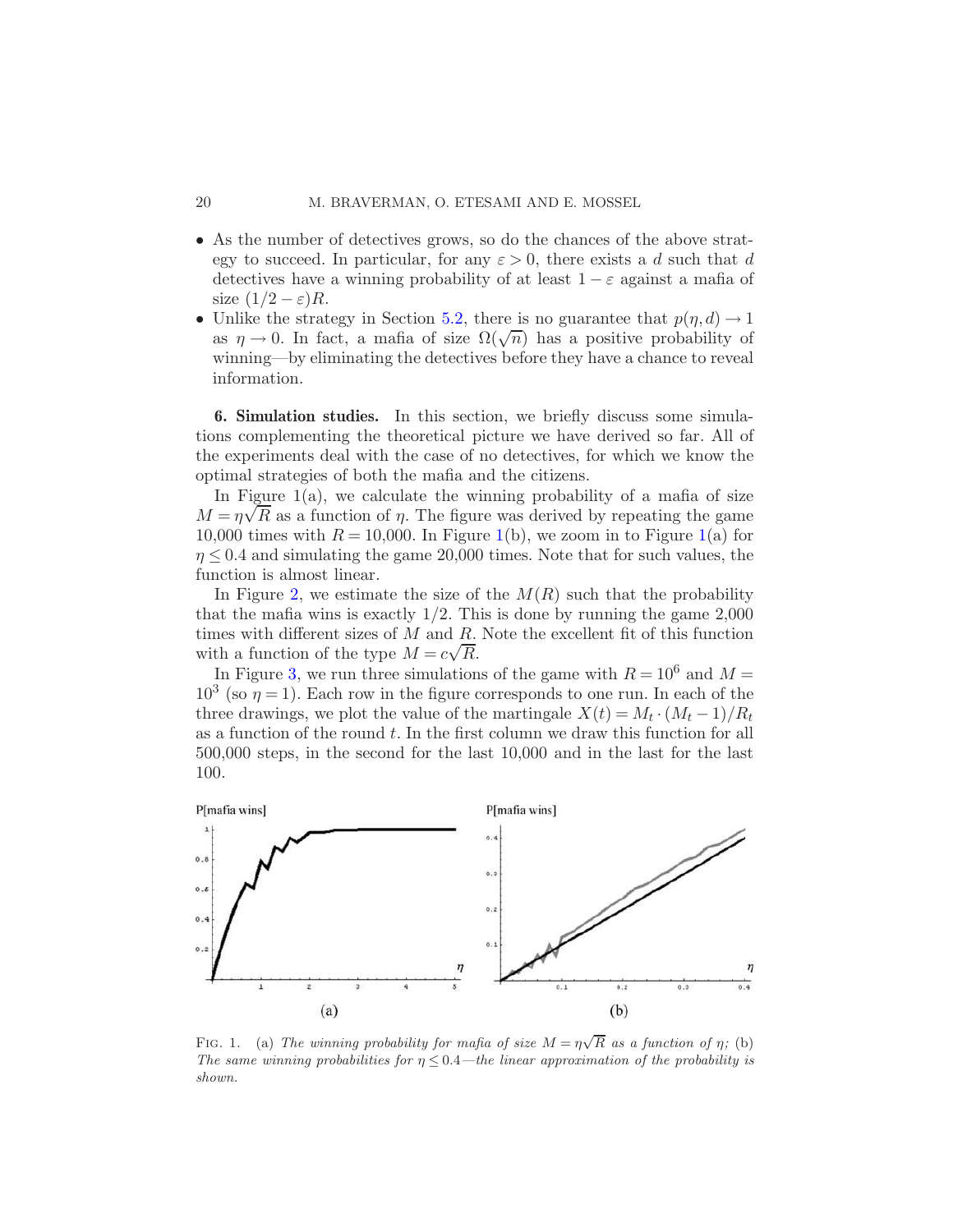

<span id="page-20-0"></span>FIG. 2. The size  $M(R)$  for which the probability of the mafia to win is about  $1/2$ .



<span id="page-20-1"></span>FIG. 3. Three runs of the game where the function  $X(t)$  of round t is  $X(t) = M_t \cdot (M_t - 1)/R_t$ . The value of  $X(t)$  is drawn for  $t \leq 500,000$ . The second and third columns zoom in on the last 10,000 and 100 rounds, respectively.

From the figure, one sees that the function  $\eta(t)$  is mostly "deterministic" at the beginning of the game and becomes "random" only at the game's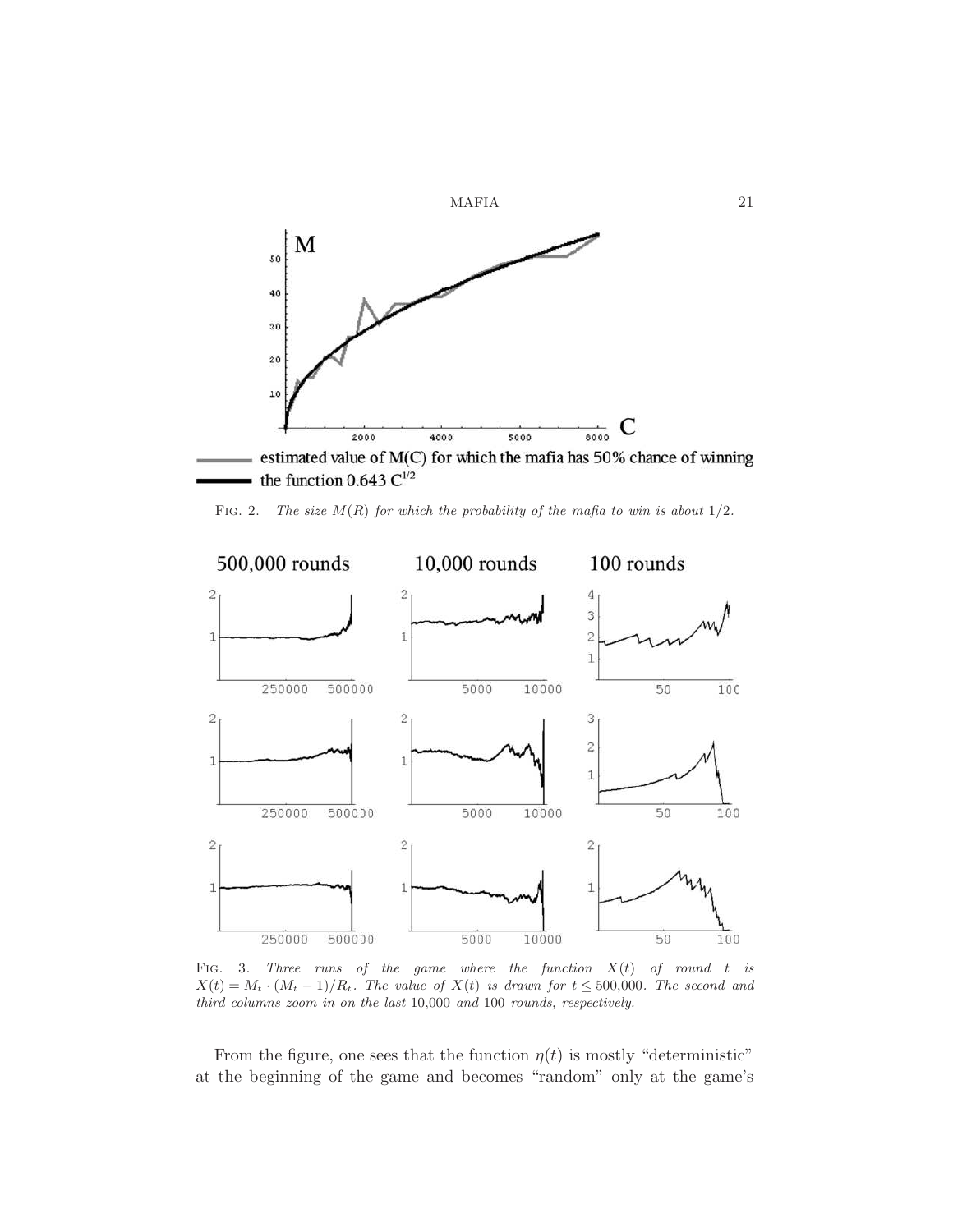end. While we have not stated such results formally, this can be shown using standard concentration results.

<span id="page-21-0"></span>7. Discussion and open problems. Our results exhibit interesting tradeoffs in a group game between information, actions and sizes of groups. They also raise questions about the significance of secure protocols in such games. We believe that these problems should be further investigated. In particular:

• In the mafia game without detectives, the mafia acted at all rounds, while the citizens acted at only half of the rounds.

CONJECTURE 1. Consider a variant of the mafia game without detec*tives, where each* r *rounds are partitioned into* d *day rounds and*  $n = r - d$ *night rounds. The two groups then have comparable winning probabilities if*  $M = R^{d/r}$ .

Note that our results correspond to the special case where  $r = 2, d = 1$ . In fact, one would expect such a phenomenon to be more general. It should hold when a group with complete information plays against a group where each individual has very little information and where the partial information group takes action at  $d/r$  of the rounds.

- Our results show that once the partial information group can collect information at a linear speed, it stands a chance against even a complete information group of comparable size. It is interesting to study how general this phenomenon is.
- It would be interesting to see whether the strategy from Section [5.6](#page-18-0) can be improved to guarantee success against a sublinear mafia with probability tending to 1 (as is the case *with* the cryptographic assumptions). If there is no such strategy, proving that this is the case appears to be very hard without putting strict restrictions on the type of messages allowed to be passed.

Acknowledgments. E. M. would like to thank Mohammad Mahdian, Vahab S. Mirrokni and Dan Romik for interesting discussions. This paper was conceived at the Miller Institute Annual Symposium, 2004, when E. M. was moderating a large Mafia game. E. M. is grateful to the Miller Institute for the opportunity to reflect on the mathematics of Mafia and other games.

#### REFERENCES

<span id="page-21-1"></span>[1] Boneh, D. and Golle, P. (2002). Almost entirely correct mixing with applications to voting. In Conference on Computer and Communications Security Archive. Proceedings of the 9th ACM Conference on Computer and Communications Security 68–77. ACM, New York. [MR1206522](http://www.ams.org/mathscinet-getitem?mr=1206522)